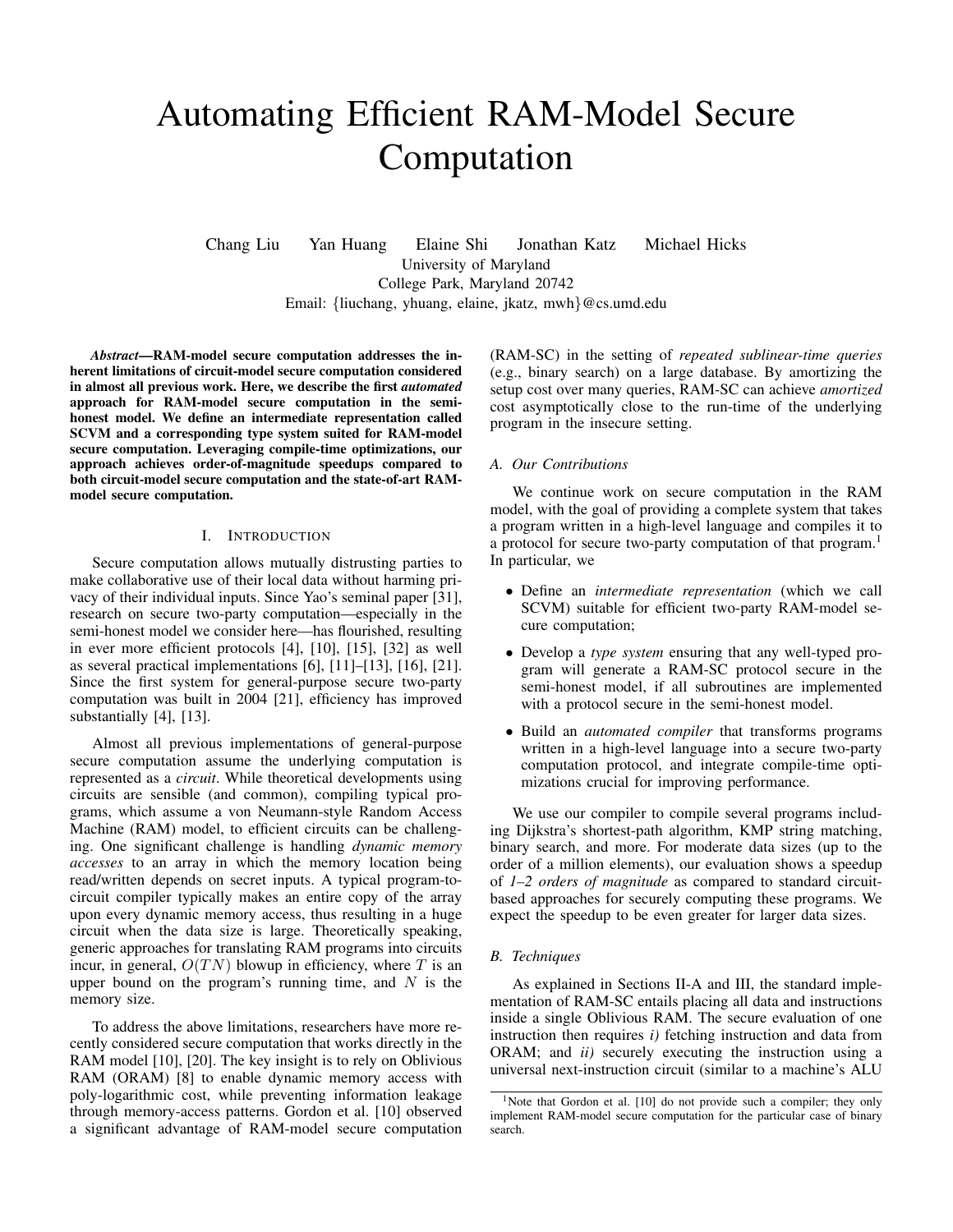unit). This approach is costly since each step must be done using a secure-computation sub-protocol.

An efficient representation for RAM-SC. Our type system and SCVM intermediate representation are capable of expressing RAM-SC tasks more efficiently by avoiding expensive next-instruction circuits and minimizing ORAM operations when there is no risk to security. These language-level capabilities allow our compiler to apply compile-time optimizations that would otherwise not be possible. Thus, we not only obtain better efficiency than circuit-based approaches, but we also achieve order-of-magnitude performance improvements in comparison with straightforward implementations of RAM-SC (see Section VI-C).

Program-trace simulatability. A well-typed program in our language is guaranteed to be both *instruction-trace oblivious* and *memory-trace oblivious*. Instruction-trace obliviousness ensures that the values of the program counter during execution of the protocol do not leak information about secret inputs other than what is revealed by the output of the program. As such, the parties can avoid securely evaluating a universal next-instruction circuit, but can instead simply evaluate a circuit corresponding to the current instruction. Memory-trace obliviousness ensures that memory accesses observed by one party during the protocol's execution similarly do not leak information about secret inputs other than what is revealed by the output. In particular, if access to some array does not depend on secret information (e.g., it is part of a linear scan of the array), then the array need not be placed into ORAM.

We formally define the security property ensured by our type system as *program-trace simulatability*. We define a mechanism for compiling programs to protocols that rely on certain ideal functionalities. We prove that if every such ideal functionality is instantiated with a semi-honest secure protocol computing that functionality, then any well-typed program compiles to a semi-honest secure protocol computing that program.

Additional language features. SCVM supports several other useful features. First, it permits *reactive* computations by allowing output not only at the end of the program's execution, but also while it is in progress. Our notation of program-trace simulatability also fits this reactive model of computation.

SCVM also integrates state-of-the-art optimization techniques that have been suggested previously in the literature. For example, we support public, local, and secure modes of computation, a technique recently explored (in the circuit model) by Kerschbaum [15] and Rastogi et al. [25] Our compiler can identify and encode portions of computation that can be safely performed in the clear or locally by one of the parties, without incurring the cost of a secure-computation subprotocol.

Our SCVM intermediate representation generalizes circuitmodel approaches. For programs that do not rely on ORAM, our compiler effectively generates an efficient circuit-model secure-computation protocol. This paper focuses on the design of the intermediate representation language and type system for RAM-model secure computation, as well as the compile-time optimization techniques we apply. Our work is complementary

to several independent, ongoing efforts focused on improving the cryptographic back end.

# II. BACKGROUND AND RELATED WORK

# *A. RAM-Model Secure Computation*

In this section, we review some background for RAMmodel secure computation. Our treatment is adapted from that of Gordon et al. [10], with notation adjusted for our purposes. We compare our scheme against the one presented here in Section VI-C.

A key underlying building block of RAM-model secure computation is *Oblivious RAM (ORAM)* which was initially proposed by Goldreich and Ostrovsky [8] and later improved in a sequence of works [9], [17], [27], [28], [30]. ORAM is a cryptographic primitive that hides memory-access patterns by randomly reshuffling data in memory. With ORAM, each memory read or write operation incurs  $poly \log n$  actual memory accesses.

We introduce some notation to describe the execution of a RAM program. We let mem refer to the memory maintained by the program. We let (pc, raddr, waddr, wdata, reg)  $\leftarrow$ U(I, reg, rdata) denote a single application of the *nextinstruction circuit* (like a CPU's ALU), taking as input the current instruction I, the current register contents reg, and a value rdata (representing a value just fetched from memory), and outputting the next value of the program counter pc, an updated register file reg, a read address raddr, a write address waddr, and a value wdata to write to location mem[waddr].

| mem[i] | the memory value at index $i$     |
|--------|-----------------------------------|
| pc     | the current program counter       |
| reg    | an $O(1)$ -sized set of registers |
| I      | an instruction                    |
| T)     | the next-instruction circuit      |
| rdata  | the last value read from memory   |
| wdata  | the value to write to memory      |
| raddr  | a read address                    |
| waddr  | a write address                   |

Existing RAM-model secure computation proceeds as in Figure 1. The entire memory denoted mem, containing both program instructions and data, is placed in ORAM, and the ORAM is secret-shared between the two participating parties as discussed above, e.g., using a simple XOR-based secretsharing scheme. With ORAM, a memory access thus requires each party to access the elements of their respective arrays at pseudorandom locations (the addresses are dictated by the ORAM algorithm), and the value stored at each position is then obtained by XORing the values read by each of the parties. Alternatively, the server can hold an encryption of the ORAM array, and the client holds the key. The latter was done by Gordon et al. to ensure that one party holds only  $O(1)$  state. All CPU states, including pc, reg, I, rdata, wdata, raddr, and waddr, are also secret-shared between the two parties.

In Figure 1, each step of the computation must be done using some secure computation subprotocol. In particular, SC-U is a secure computation protocol that securely evaluates the universal next instruction circuit, and SC-ORAM is a secure computation protocol that securely evaluates the ORAM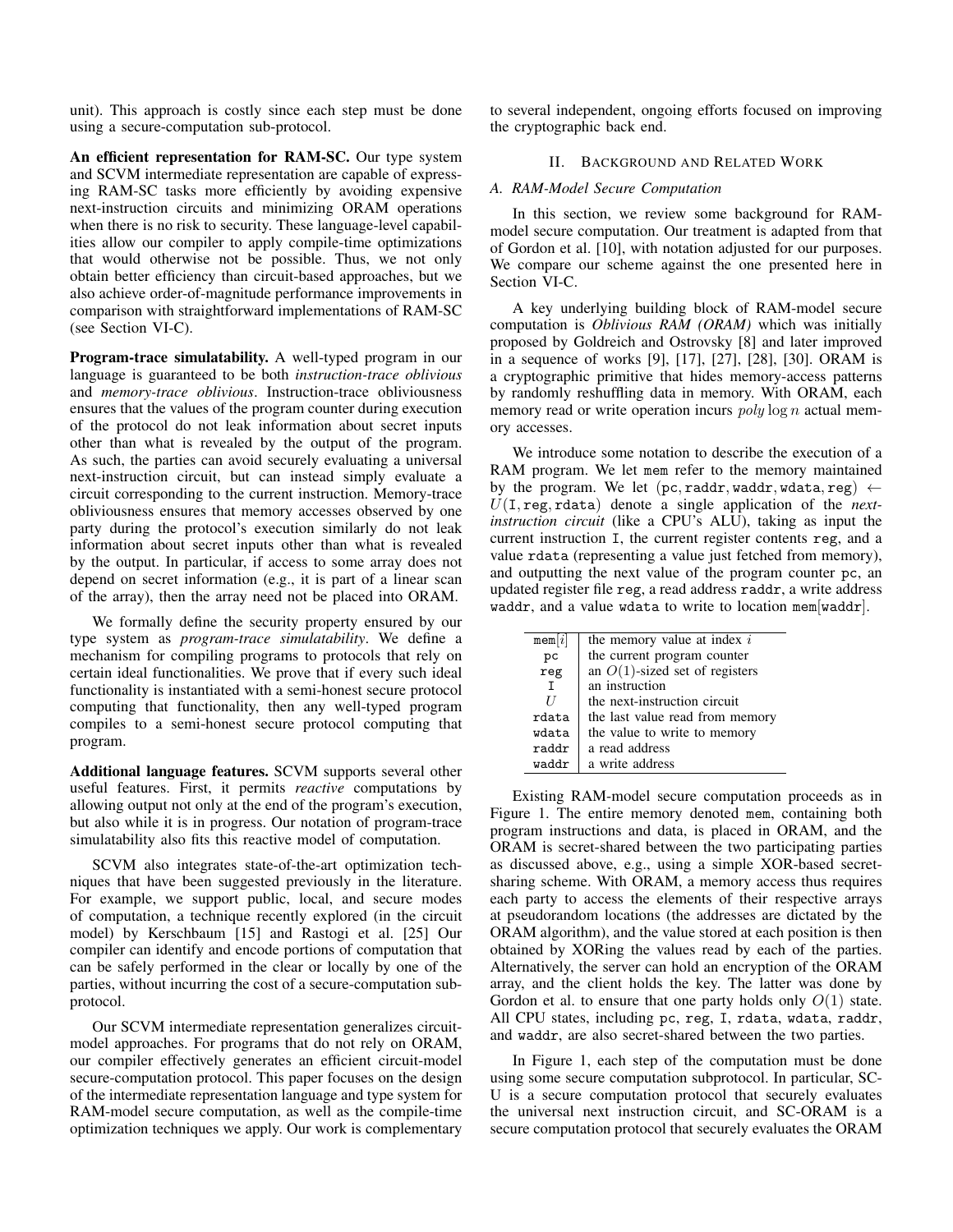| /* All variables, including mem, pc, I, rdata, reg, wdata, raddr, and waddr are secret-shared between the two parties. */ |                                                                            |                    |  |
|---------------------------------------------------------------------------------------------------------------------------|----------------------------------------------------------------------------|--------------------|--|
| For $i = 1, 2, \ldots, t$ where t is the maximum run-time of the program:                                                 |                                                                            |                    |  |
|                                                                                                                           | <i>instr. fetch phase</i> : $I \leftarrow \text{ORAM}$ . Read (mem, pc)    | //Protocol SC-ORAM |  |
|                                                                                                                           | CPU phase: (pc, raddr, waddr, wdata, reg) $\leftarrow$ U(I, reg, rdata)    | //Protocol SC-U    |  |
|                                                                                                                           | <i>data read phase</i> : $rdata \leftarrow \text{ORAM}$ . Read(mem, raddr) | //Protocol SC-ORAM |  |
|                                                                                                                           | <i>data write phase</i> : ORAM. Write (mem, waddr, wdata)                  | //Protocol SC-ORAM |  |

Fig. 1: Generic RAM-model secure computation. The parties repeatedly perform secure computation to obtain the next instruction I, execute that instruction, and then read/write from/to main memory. All data are secret-shared.

| <b>Scenario</b>                                                                                         | Potential benefits of RAM-model secure computation                                                         |
|---------------------------------------------------------------------------------------------------------|------------------------------------------------------------------------------------------------------------|
| Repeated sublinear queries over a large dataset (e.g., binary search, range query, shortest path query) | • Amortize preprocessing cost over multiple queries<br>• Achieve <i>sublinear</i> amortized cost per query |
| One-time computation over a large dataset                                                               | Avoid paying $O(n)$ cost per dynamic memory access                                                         |

TABLE I: Two main scenarios and advantages of RAM-model secure computation

algorithm. For ORAM.Read, each party supplies a secret share of the raddr, and during the course of the protocol, the ORAM.Read protocol will emit obfuscated addresses for each party to read from. At the end of the protocol, each party obtains a share of the fetched data. For ORAM.Write, each party supplies a secret share of waddr and wdata, and during the course of the protocol, the ORAM.Read protocol will emit obfuscated addresses for each party to write to, and secret shares of values to write to those addresses.

Scenarios for RAM-model secure computation. While Gordon et al. describe RAM-model secure computation mainly for the amortized setting, where repeated computations are carried out starting from a single initial dataset, we note that RAMmodel secure computation can also be meaningful for one-time computation on large datasets, since a straightforward RAMto-circuit compiler would incur linear (in the size of dataset) overhead for every dynamic memory access whose address depends on sensitive inputs. Table I summarizes the two main scenarios for RAM-model secure computation, and potential advantages of using the RAM model in these cases.

# *B. Other Related Work*

Automating and optimizing circuit-model secure computation. As mentioned earlier, a number of recent efforts have focused on automating and optimizing secure computation in the circuit model. Intermediate representations for secure computation have been developed in the circuit model, e.g., [16]. Mardziel et al. [22] proposed a way to reason about the amount of information declassified by the result of a secure computation, and Rastogi et al. [25] used a similar analysis to infer intermediate values that can be safely declassified without revealing further information beyond what is also revealed by the output. These analyses can be applied to our setting as well (though their results would not necessarily be accepted by our type system, whose improved precision would be future work). Concurrently with our work, Rastogi et al. [24] developed Wysteria, a programming language for *mixed mode* secure multiparty computations, which consist of local computations intermixed with joint, secure ones. While this high-level idea is

similar to our work, the details are very different. For example, they do not provide a simulatability theorem (they propose to accept results from the analysis of Rastogi et al. [25] ) and are focused more at usability.

Zahur and Evans [32] also attempted to address some of the drawbacks of circuit-model secure computation. Their approach, however, focuses on designing efficient circuit structures for specific data structures, such as stacks and queues, and do not generalize for arbitrary programs. Many of the programs we use in our experiments are not supported by their approach.

Trace-oblivious type systems. Our type system is traceoblivious. Liu et al. [18] propose a *memory-trace oblivious* type system for a secure-processor application. In comparison, our program trace also includes *instructions*. Further, Liu et al. propose an indistinguishability-based trace-oblivious notion which is equivalent to a simulation-based notion in their setting. In the secure computation setting, however, an indistinguishability-based trace-oblivious notion is not equivalent to simulation-based trace obliviousness due to the declassification of computation outputs. We therefore define a simulation-based trace-oblivious notion in our paper which is necessary to ensure the security of the compiled two-party protocol. Other work has proposed type systems that track side channels as traces. For example, Agat's work traces operations in order to avoid timing leaks [1].

# III. TECHNICAL OVERVIEW: COMPILING FOR RAM-MODEL SECURE COMPUTATION

This section describes our approach to optimize RAMmodel secure computation. Our key idea is use static analysis during compilation to minimize the use of heavyweight cryptographic primitives such as garbled circuits and ORAM.

# *A. Instruction-Trace Obliviousness*

The standard RAM-model secure computation protocol described in Section II-A is relatively inefficient because it requires a secure-computation sub-protocol to compute the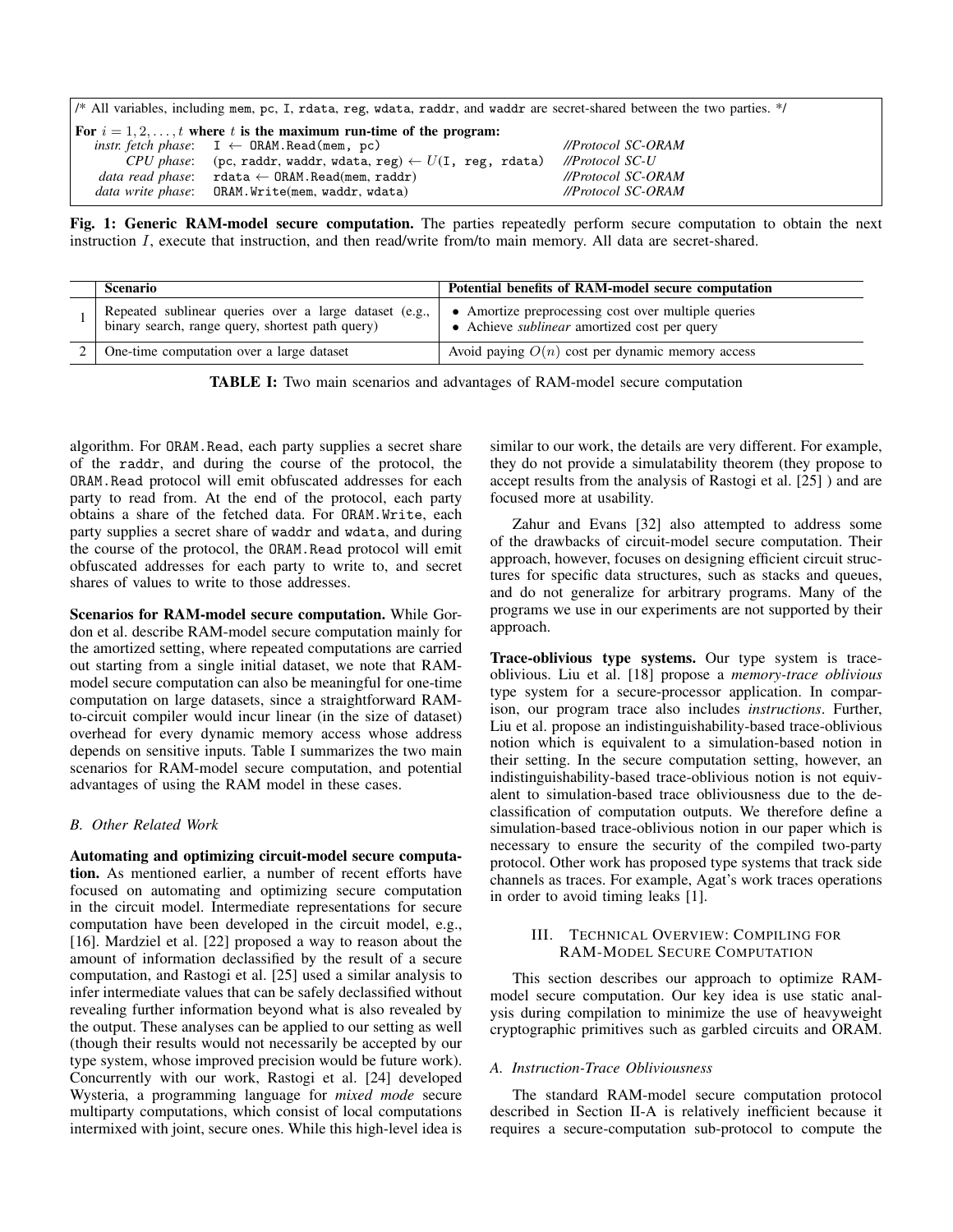universal next-instruction circuit  $U$ . This circuit has large size, since it must interpret every possible instruction. In our solution, we will avoid relying on a universal next-instruction circuit, and will instead arrange things so that we can securely evaluate instruction-specific circuits.

Note that it is not secure, in general, to reveal what instruction is being carried out at each step in the execution of some program. As a simple example, consider a branch over a secret value s:

if(s)  $x[i]:=a+b$ ; else  $x[i]:=a-b$ 

Depending on the value of s, a different instruction (i.e., add or subtract) will be executed. To mitigate such an implicit information leak, our compiler transforms a program to an *instruction-trace oblivious* counterpart, i.e., a program whose program-counter value (which determines which instruction will be executed next) does not depend on secret information. The key idea there is to use a mux operation to rewrite a secret if-statement. For example, the above code can be re-factored to the following:

```
t1 := s;
t2 := a+b;t3 := a-b;t4 := \max(t1, t2, t3);x[i] := t4
```
At every point during the above computation, the instruction being executed is pre-determined, and so does not leak information about sensitive data. Instruction-trace obliviousness is similar to *program-counter security* proposed by Molnar et al. [23] (for a different application).

#### *B. Memory-Trace Obliviousness*

Using ORAM for memory accesses is also a heavyweight operation in RAM-model secure computation. The standard approach is to place *all* memory in a single ORAM, thus incurring  $O(\text{poly}\log n)$  cost per data operation, where n is a bound on the size of the memory.

In the context of securing remote execution against physical attacks, Liu et al. [18] recently observe that not all access patterns of a program are sensitive. For example, a findmax program that sequentially scans through an array to find the maximum element has predictable access patterns that do not depend on sensitive inputs. We propose to apply a similar idea to the context of RAM-model secure computation. Our compiler performs static analysis to detect safe memory accesses that do not depend on secret inputs. In this way, we can avoid using ORAM when the access pattern is independent of sensitive inputs. It is also possible to store various subsets of memory (e.g., different arrays) in different ORAMs, when information about which portion of memory (e.g., which array) is being accessed does not depend on sensitive information.

# *C. Mixed-Mode Execution*

We also use static analysis to partition a program into code blocks, and then for each code block use either a public, local, or secure mode of execution (described next). Computation in public or local modes avoids heavyweight secure computation. In the intermediate language, each statement is labeled with its mode of execution.

Public mode. Statements computing on publicly-known variables or variables that have been declassified in the middle of program execution can be performed by both parties independently, without having to resort to a secure-computation protocol. Such statements are labeled P. For example, the loop iterators (in lines 1, 3, 10) in Dijkstra's algorithm (see Figure 2) do not depend on secret data, and so each party can independently compute them.

Local mode. For statements computing over Alice's variables, public variables, or previously declassified variables, Alice can perform the computation independently without interacting with Bob (and vice versa). Here we crucially rely on the fact that we assume semi-honest behavior. Alice-local statements are labeled A, and Bob-local statements are labeled B.

Secure mode. All other statements that depend on variables that must be kept secret from both Alice and Bob will be computed using secure computation, making ORAM accesses along the way if necessary. Such statements are labeled O (for "oblivious").

# *D. Example: Dijkstra's Algorithm*

In Figure 2, we present a complete compilation example for part of Dijkstra's algorithm. Here one party, Alice, has a private graph represented by a pairwise edge-weight array e[][] and the other party, Bob, has a private source/destination pair. Bob wishes to compute the shortest path between his source and destination in Alice's graph. The figure shows the code that computes shortest paths (Bob's inputs are elided).

Our specific implementation of Dijkstra's algorithm uses three arrays, a dis array which keeps track of the current shortest distance from the source to any other node; an edgeweight array orame which is initialized by Alice's local array e, and an indicator array vis, denoting whether each node has been visited. In this case, our compiler places arrays vis and e in separate ORAMs, but does not place array dis in ORAM since access to dis always follows a sequential pattern.

Note that parts of the algorithm can be computed publicly. For example, all the loop iterators are public values; therefore, loop iterators need not be secret-shared, and each party can independently compute the current loop iteration. The remaining parts of program all require ORAM accesses; therefore, our compiler annotates these instructions to be run in secure mode, and generates equivalent instruction- and memory-trace oblivious target code.

#### IV. SCVM LANGUAGE

This section presents SCVM, our language for RAM-model secure computation, and presents our formal results.

In Section IV-A, we present SCVM's formal syntax. In Section IV-B, we give a formal, *ideal world* semantics for SCVM that forms the basis of our security theorem. Informally, each party provides their inputs to an ideal functionality  $\mathcal F$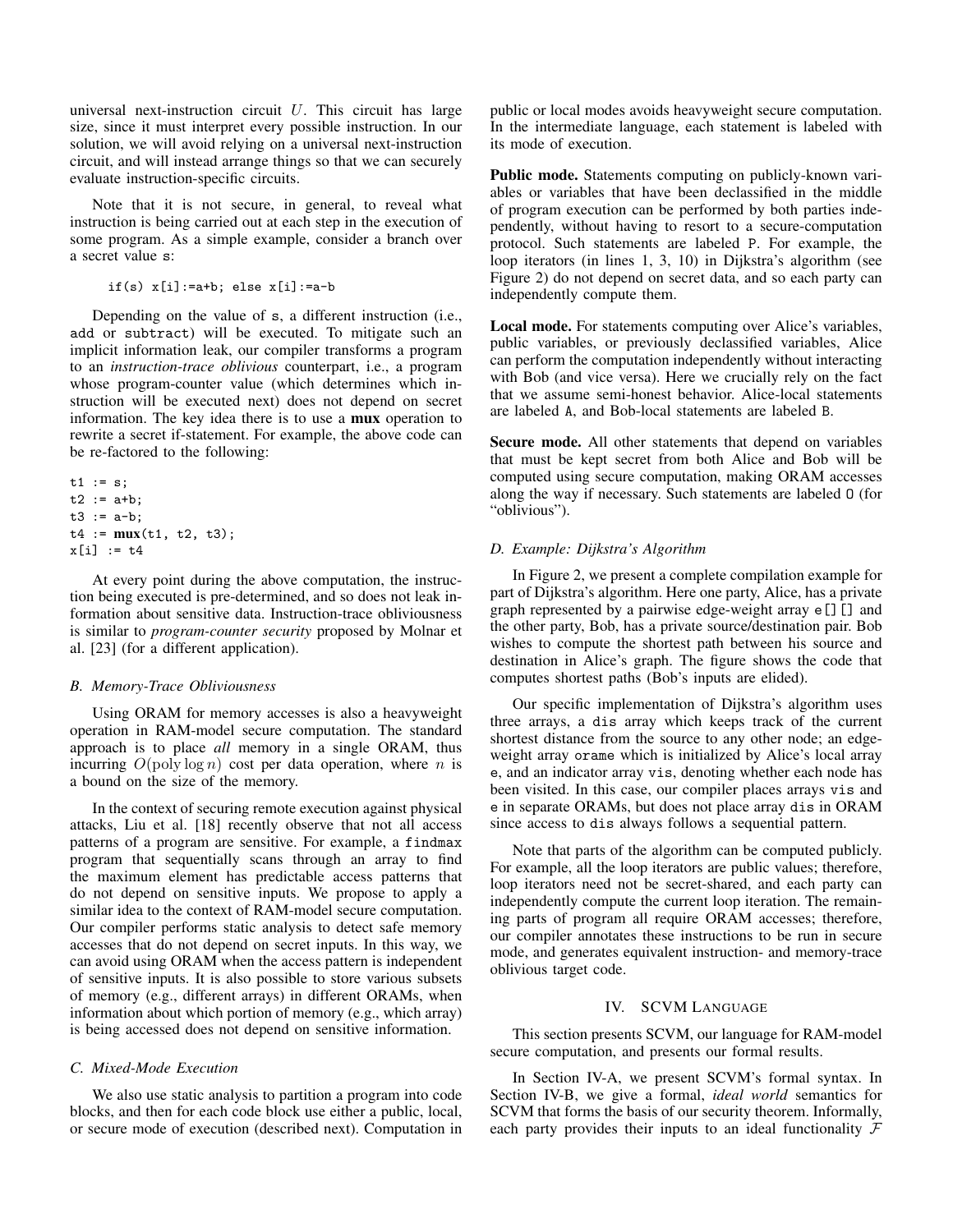

Fig. 2: Compilation example: Part of Dijkstra's shortest-path algorithm. The code on the left is compiled to the annotated code on the right. Array variable e is Alice's local input array containing the graph's edge weights; Bob's input, a source/destination pair, is not used in this part of the algorithm. Array variables vis and orame are placed in ORAMs. Array variable dis is placed in non-oblivious (but secret-shared) memory. (Prior to the shown code, vis is initialized to all zeroes except that vis[source]—where source is Bob's input—is initialized to 1, and dis[i] is initialized to e[source][i].) Variables  $\overline{n}$ ,  $\vert i \vert j \vert$  and others boxed in white background are public variables. All other variables are secret-shared between the two parties.

that computes the result and returns to each party its result and a trace of events it is allowed to see; these events include instruction fetches, memory accesses, and *declassification* events, which are results computed from both parties' data. Section IV-C formally defines our security property, Γ*simulatability*. Informally, a program is secure if each party, starting with its own inputs, memory, the program code, and its trace of declassification events, can simulate (in polynomial time) its observed instruction traces and memory traces without knowing the other party's data. We present a type system for SCVM programs in Section IV-D, and in Theorem 1 prove that well-typed programs are Γ-simulatable. Theorem 2 additionally shows that well-typed programs will not get *stuck*, e.g., because one party tries to access memory unavailable to it. Finally, in Section IV-E we define a *hybrid world* functionality that more closely models SCVM's implemented semantics using ORAM, garbled circuits, etc. and prove that for Γ-simulatable programs, the hybrid-world protocol securely implements the ideal functionality. The formal results are summarized in Figure 3.



Fig. 3: Formal results.

#### *A. Syntax*

The syntax of SCVM is given in Figure 4. In SCVM, each variable and statement has a security label from the lattice  $\{P, A, B, 0\}$ , where  $\sqsubseteq$  is defined to be the smallest partial order such that  $P \sqsubseteq l \sqsubseteq 0$  for  $l \in \{A, B\}$ . The label of each variable indicates whether its memory location should be public, known to either Alice or Bob (only), or secret. For readability, we do not distinguish between oblivious secret arrays and nonoblivious secret arrays at this point, and simply assume that all secret arrays are oblivious. Support for non-oblivious, secret arrays will be added in Section V.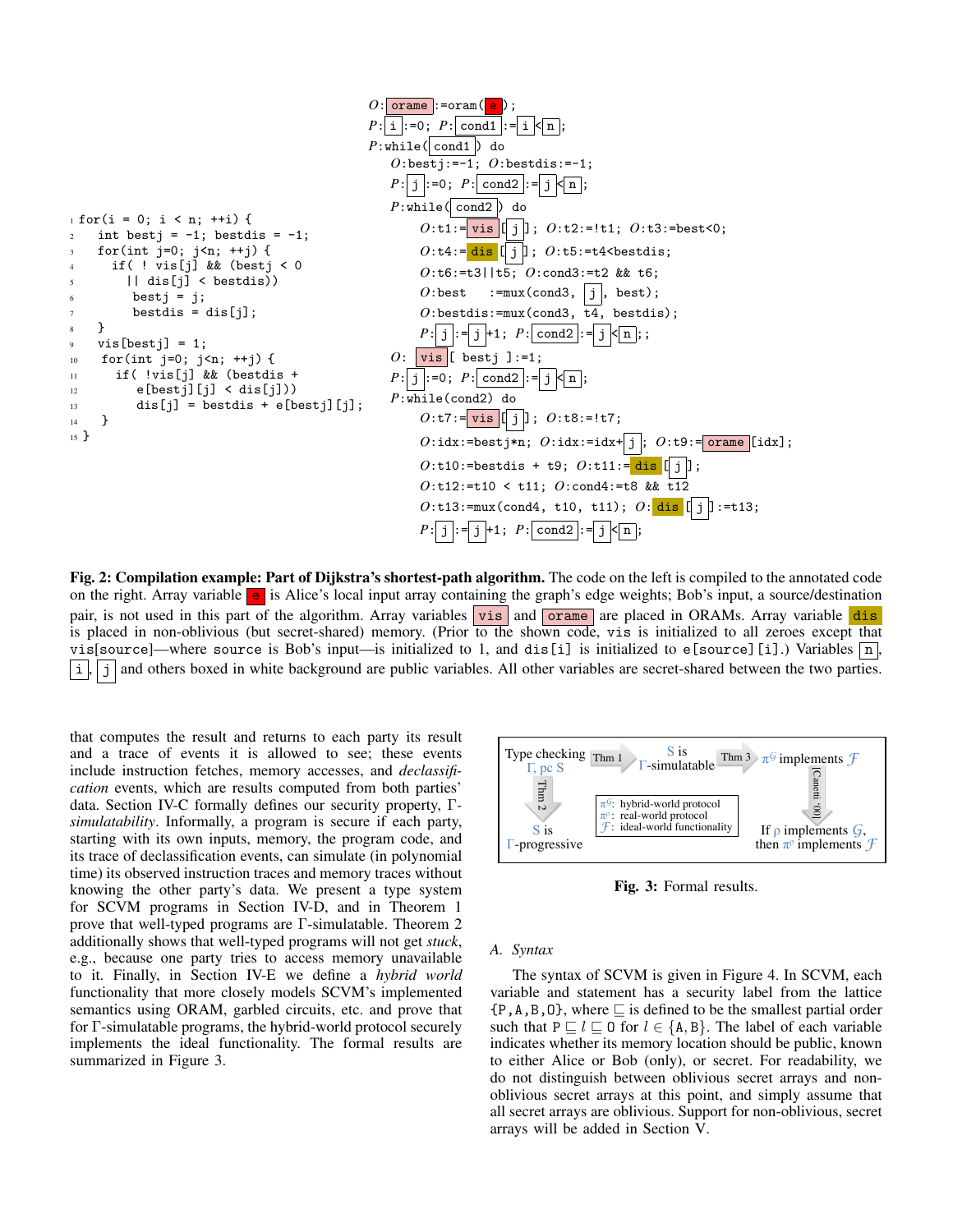| Variables          | x, y, z           | $\in$ | <b>Vars</b>                                           |
|--------------------|-------------------|-------|-------------------------------------------------------|
| Security Labels    |                   | $\in$ | $\textbf{SecLabels} = \{P, A, B, 0\}$                 |
| <b>Numbers</b>     | $\boldsymbol{n}$  | $\in$ | <b>Nat</b>                                            |
| Operation          | op                |       | $ ::= +   -   $                                       |
| Expressions        | $\epsilon$        |       | $\therefore$ $x   n   x op x  $                       |
|                    |                   |       | $x[x]$   mux $(x, x, x)$                              |
| <b>Statements</b>  | $\mathcal{S}_{0}$ |       | $\therefore$ skip $x := e   x   = x  $                |
|                    |                   |       | if $(x)$ then S else S                                |
|                    |                   |       | while $(x)$ do $S$                                    |
|                    |                   |       | $x :=$ <b>declass</b> <sub><math>l</math></sub> $(y)$ |
|                    |                   |       | $x := \textbf{oram}(y)$                               |
| Labeled Statements | S                 |       | $ ::=$ $l : s   S : S$                                |

Fig. 4: Syntax of SCVM

An information-flow control type system, which we discuss in Section IV-D, enforces that information can only flow from low (i.e., lower in the partial order) security variables to high security variables. For example, for a statement  $x := y$  to be secure,  $y$ 's security label should be less than or equal to  $x$ 's security label. An exception is the declassification statement  $x :=$ **declass** $(y)$  which may declassify a variable y labeled 0 to a variable x with lower security label  $l$ .

The label of each statement indicates the statement's mode of execution. A statement with the label P is executed in *public mode*, where both Alice and Bob can see its execution. A statement with the label A or B is executed in *local mode*, and is visible to only Alice or Bob, respectively. A statement with the label O is executed securely, so both Alice and Bob know the statement was executed but do not learn the underlying values that were used.

Most SCVM language features are standard. We highlight the statement  $x := \text{oram}(y)$ , by which variable x is assigned to an ORAM initialized with array  $y$ 's contents, and the expression  $\max(x_0, x_1, x_2)$ , which evaluates to either  $x_1$  or  $x_2$ , depending on whether  $x_0$  is 0 or 1.

#### *B. Semantics*

We define a formal semantics for SCVM programs which we think of as defining a computation carried out, on Alice and Bob's behalf, by an *ideal* functionality F. However, as we foreshadow throughout, the semantics is endowed with sufficient structure that it can be interpreted as using the mechanisms (like ORAM and garbled circuits) described in Sections II and III. We discuss such a *hybrid world* interpretation more carefully in Section IV-E and prove it also satisfies our security properties.

Memories and types. Before we begin, we consider a few auxiliary definitions given in Figure 5. A memory  $M$  is a partial map from variables to value-label pairs. The value is either a natural number  $n$  or an array  $m$ , which is a partial map from naturals to naturals. The security labels  $l \in \{P, A, B, 0\}$ indicate the conceptual visibility of the value as described earlier. Note that in a real-world implementation, data labeled O is stored in ORAM and secret-shared between Alice and Bob, while other data is stored locally by Alice or Bob. We sometimes find it convenient to project memories whose values are visible at particular labels:

Definition 1 (L-projection). *Given memory* M *and a set of security labels* L*, we write* M[L] *as* M*'s* L-projection*, which is itself a memory such that for all x,*  $M[L](x) = (v, l)$  *if and only if*  $M(x) = (v, l)$  *and*  $l \in L$ *.* 

We define types **Nat**  $l$  and **Array**  $l$ , for numbers and arrays, respectively, where l is a security label. A *type environment* Γ associates variables with types, and we interpret it as a partial map. We sometimes consider when a memory is consistent with a type environment Γ:

Definition 2 (Γ-compatibility). *We say a memory* M *is* Γcompatible *if and only if for all x, when*  $M(x) = (v, l)$ *, then*  $v \in \mathbf{Nat} \Leftrightarrow \Gamma(x) = \mathbf{Nat} \mathbf{l}$  and  $v \in \mathbf{Array} \Leftrightarrow \Gamma(x) = \mathbf{Array} \mathbf{l}$ .

Ideal functionality. Once Alice and Bob have agreed on a program S, we imagine an ideal functionality  $\mathcal F$  that executes S. Alice and Bob send to  $\mathcal F$  memories  $M_A$  and  $M_B$ , respectively. Alice's memory contains data labeled A and P, while Bob's memory contains data labeled B and P. (Data labeled O is only constructed during execution.)  $F$  then proceeds as follows:

1) It checks that  $M_A$  and  $M_B$  agree on P-labeled values, i.e., that  $M_A[\{P\}] = M_B[\{P\}]$ . It also checks that they do not share any A/B-labeled values, i.e., that the domain of  $M_A[\{\mathbf{A}\}]$  and the domain of  $M_B[\{\mathbf{B}\}]$  do not intersect. If either of these conditions fail,  $F$  notifies both parties and aborts the execution. Otherwise, it constructs memory M from  $M_A$  and  $M_B$ :

$$
M = \{x \mapsto (v, l) \mid M_A[\{\mathbf{A}, \mathbf{P}\}](x) = (v, l) \vee M_B[\{\mathbf{B}\}](x) = (v, l)\}
$$

- 2)  $F$  executes  $S$  according to semantics rules having the form  $\langle M, S \rangle \xrightarrow{(i_a, t_a, i_b, t_b)} \langle M', S' \rangle$  : D. This judgment states that starting in memory  $M$ , statement  $S$  runs, producing a new memory  $M'$  and a new statement  $S'$ (representing the partially executed program) along with *instruction traces*  $i_a$  and  $i_b$ , *memory traces*  $t_a$  and  $t_b$ , and *declassification event* D. We discuss these traces/events shortly. The ideal execution will produce one of three outcomes (or fail to terminate):
	- $\bullet \langle M, S \rangle \xrightarrow{(i_a, t_a, i_b, t_b)} \langle M', S' \rangle : D$ , where  $D = (d_a, d_b)$ . In this case,  $\mathcal F$  outputs  $d_a$  to Alice, and  $d_b$  to Bob. Then  $F$  sets  $M$  to  $M'$  and  $S$  to  $S'$  and restarts step 2.
	- $\bullet$   $\langle M, S \rangle \xrightarrow{(i_a, t_a, i_b, t_b)} \langle M', l : \textbf{skip} \rangle : \epsilon$ . In this case, F notifies both parties that computation finished successfully.
	- $\bullet$   $\langle M, S \rangle \xrightarrow{(i_a, t_a, i_b, t_b)} \langle M', S' \rangle : \epsilon$ , where  $S' \neq l$  : skip, and no rules further reduce  $\langle M', S' \rangle$ . In this case,  $\mathcal{F}$ aborts and notifies both parties.

Notice that the only communications between  $\mathcal F$  and each party about the computation are declassifications  $d_a$  and  $d_b$  (to Alice and Bob, respectively) and notification of termination. This is because we assume that secure programs will always explicitly declassify their final output (and perhaps intermediate outputs, e.g., when processing multiple queries), while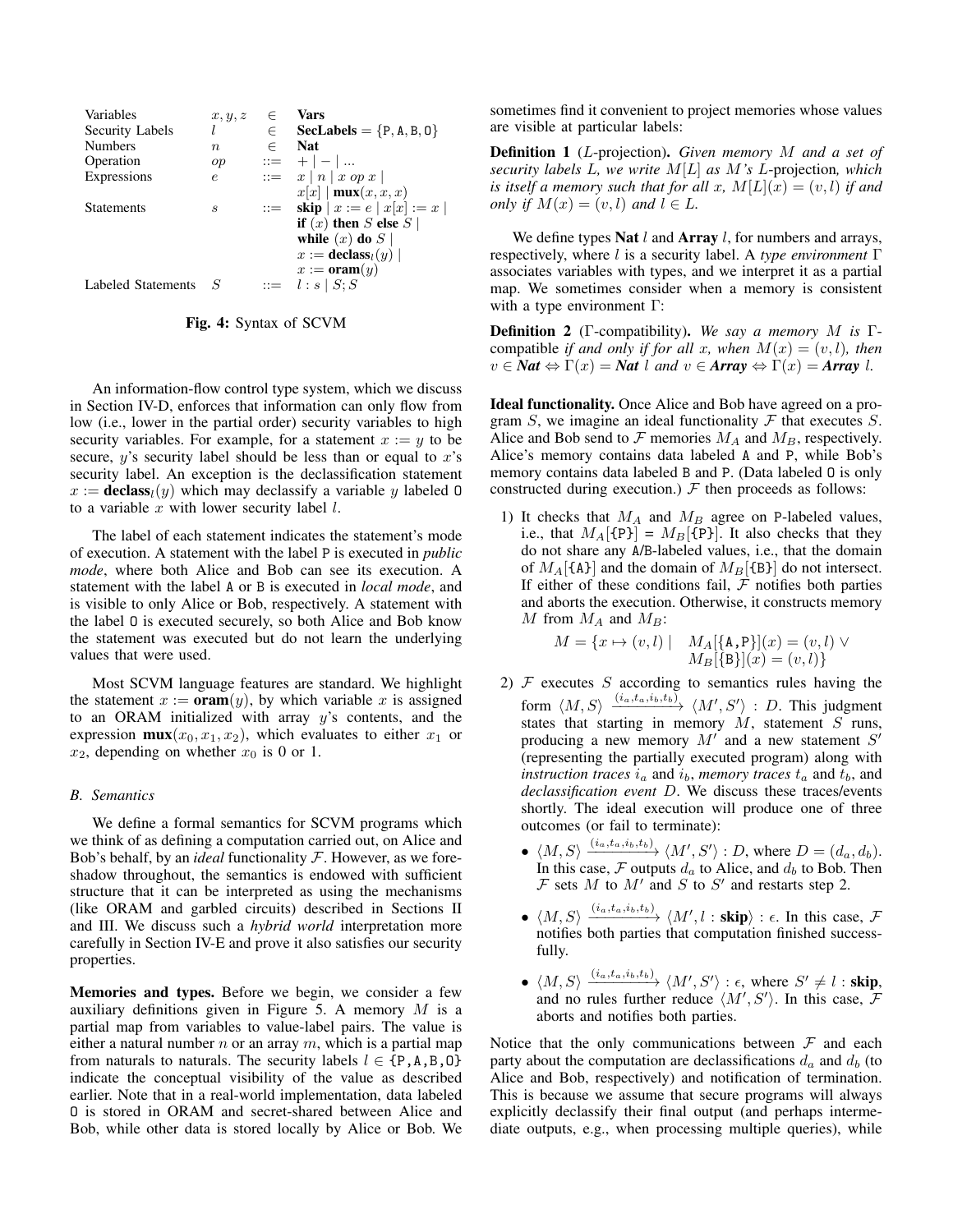| Arrays                                       | m | $\in$ Array = Nat $\rightarrow$ Nat                                                                                                                                                                                                                                |
|----------------------------------------------|---|--------------------------------------------------------------------------------------------------------------------------------------------------------------------------------------------------------------------------------------------------------------------|
| Memory                                       |   | $M \in$ Vars $\rightarrow$ (Array $\cup$ Nat) $\times$ SecLabels                                                                                                                                                                                                   |
| Type                                         |   | $\tau$ ::= Nat l   Array l                                                                                                                                                                                                                                         |
| Type Environment $\Gamma$ ::= $x : \tau$   . |   |                                                                                                                                                                                                                                                                    |
| <b>Instruction Traces</b>                    |   | $i$ $::=$ $l : x := e   l : x[x] := x  $<br>$l : \mathbf{declass}(x, y) \mid l : \mathbf{init}(x, y)$<br>$l : \textbf{if}(x) \mid l : \textbf{while}(x) \mid i@i \mid \epsilon$                                                                                    |
| Memory Traces                                |   | $t$ : $:=$ read $(x, n)$   readarr $(x, n, n)$  <br>write $(x, n)$   writearr $(x, n, n)$  <br>$x \mid t \mathbb{Q} t \mid \epsilon$                                                                                                                               |
| Declassification                             |   |                                                                                                                                                                                                                                                                    |
| Declass. event                               |   | $\begin{array}{ccc} d & ::= & (x,n)   \epsilon \\ D & ::= & (d,d)   \epsilon \end{array}$                                                                                                                                                                          |
| $select(l, t_1, t_2)$                        |   | $\hspace{1.6cm} = \hspace{1.2cm} \left\{ \begin{array}{ll} (t_1, t_1) & \text{if $l = \mathsf{P}$} \\ (t_1, \epsilon) & \text{if $l = \mathtt{A}$} \\ (\epsilon, t_1) & \text{if $l = \mathtt{B}$} \\ (t_2, t_2) & \text{if $l = \mathtt{0}$} \end{array} \right.$ |
| inst(l,i)                                    |   | $= select(l, l : i, l : i)$                                                                                                                                                                                                                                        |
| get(m, i)                                    |   | $=\begin{cases} m(i) & 0 \leq i <  m  \\ 0 & \text{otherwise} \end{cases}$                                                                                                                                                                                         |
| set(m, i, v)                                 |   | $=\begin{cases} m[i \mapsto v] & 0 \leq i <  m  \\ m & \text{otherwise} \end{cases}$                                                                                                                                                                               |
|                                              |   | $\overline{t_1 \equiv t_2}$ $t \equiv t$ $t \mathbb{Q} \epsilon \equiv \epsilon \mathbb{Q} t \equiv t$ $\overline{t_1 \equiv t'_1 \quad t_2 \equiv t'_2 \over t_1 \mathbb{Q} t_2 \equiv t'_1 \mathbb{Q} t'_2}$                                                     |

Fig. 5: Auxiliary syntax and functions for semantics

all other variables in memory are not of consequence. The memory and instruction traces, though not explicitly communicated by  $\mathcal F$ , will be visible in a real implementation (described later), but we prove that they provide no additional information beyond that provided by the declassification events.

Traces and events. The formal semantics incorporate the concept of traces to define information leakage. There are three types of traces, all given in Figure 5. The first is an instruction trace  $i$ . The instruction trace generated by an assignment statement is the statement itself (e.g.,  $x := e$ ); the instruction trace generated by a branching statement is denoted  $\mathbf{if}(x)$  or while $(x)$ . Declassification and ORAM initialization will generate instruction traces **declass** $(x, y)$  and **init** $(x, y)$ , respectively. The trace  $\epsilon$  indicates an unobservable statement execution (e.g., Bob cannot observe Alice executing her local code). Trace equivalence (i.e.  $t_1 \equiv t_2$ ) is defined in Figure 5.

The second sort of trace is a memory trace  $t$ , which captures reads or writes of variables visible to one or the other party. Here are the different memory trace events:

- P: Operations on public arrays generate memory event readarr $(x, n, v)$  or writearr $(x, n, v)$  visible to both parties, including the variable name  $x$ , the index  $n$ , and the value  $v$  read or written. Operations on public variables generate memory event **read** $(x, v)$  or **write** $(x, v)$ .
- A/B: Operations on Alice's secret arrays generate memory event **readarr** $(x, n, v)$  or **writearr** $(x, n, v)$  visible to Alice only. Operations on Alice's secret variables

generate memory event **read** $(x, v)$  or **write** $(x, v)$  visible to Alice only. Operations on Bob's secret arrays/variables are handled similarly.

• 0: Operations on a secret array generate memory event  $x$ visible to both Alice and Bob, containing only the variable name, but not the index or the value. A special case is the initialization of ORAM bank  $x$  with  $y$ 's value: a memory trace y, but not its content, is observed.

Memory-trace equivalence is defined similarly to instructiontrace equivalence.

Finally, each declassification executed by the program produces a declassification event  $(d_a, d_b)$ , where Alice learns the declassification  $d_a$  and Bob learns  $d_b$ . There is also an empty declassification event  $\epsilon$ , which is used for non-declassification statements. Given a declassification event  $D = (d_a, d_b)$ , we write  $D[A]$  to denote Alice's declassification  $d_a$  and  $D[B]$  to denote Bob's declassification  $d_b$ .

Semantics rules. Now we turn to the semantics, which consists of two judgments. Figure 6 defines rules for the judgment  $l \vdash \langle M, e \rangle \Downarrow_{(t_a, t_b)} v$ , which states that in mode l, under memory  $M$ , expression  $e$  evaluates to  $v$ . This evaluation produces memory trace  $t_a$  (resp.,  $t_b$ ) for Alice (resp., Bob). Which memory trace event to emit is chosen using the function select, which is defined in Figure 5. The security label  $l$ is passed in by the corresponding assignment statement (i.e.  $l : x := e$  or  $l : y[x_1] := x_2$ . If l is A or B, then the accesses to public variables are not observable to the other party, whereas if  $l$  is 0 then both parties know that an access took place; the  $l^*$  label defined in E-Var and E-Array ensures the proper visibility of such events. Note the E-Array rule uses the  $qet()$ function to retrieve an element from an array; this function will return a default value 0 if the index is out of bounds. Most elements of the rules are otherwise straightforward.

Figure 7 defines rules for the judgment  $\langle M, S \rangle \xrightarrow{(i_a, t_a, i_b, t_b)}$  $\langle M', S' \rangle : D$ , which says that under memory M, the statement S reduces to memory  $M'$  and statement  $S'$ , while producing instruction trace  $i_a$  (resp.,  $i_b$ ) and memory trace  $t_a$  (resp.,  $t_b$ ) for Alice (resp., Bob), and generating declassification D. Most rules are standard, except for handling memory traces and instruction traces. Instruction traces are handled using function *inst* defined in Figure 5. This function is defined such that if the label  $l$  of a statement is A or B, then the other party cannot observe the statement; otherwise, both parties observe the statement.

A skip statement generates empty instruction traces and memory traces for both parties regardless of its label. An assignment statement first evaluates the expression to assign, and its trace and the write event constitute the memory trace for this statement. Note that expression is evaluated using the label  $l$  of the assignment statement as per the discussion of E-Var and E-Array above.

Declassification  $x := \text{declass}_i(y)$  declassifies a secret variable y (labeled O) to a non-secret variable x (not labeled O). Both Alice and Bob will observe that  $y$  is accessed (as defined by  $t_a$  and  $t_b$ ), whereas the label l of variable x determines who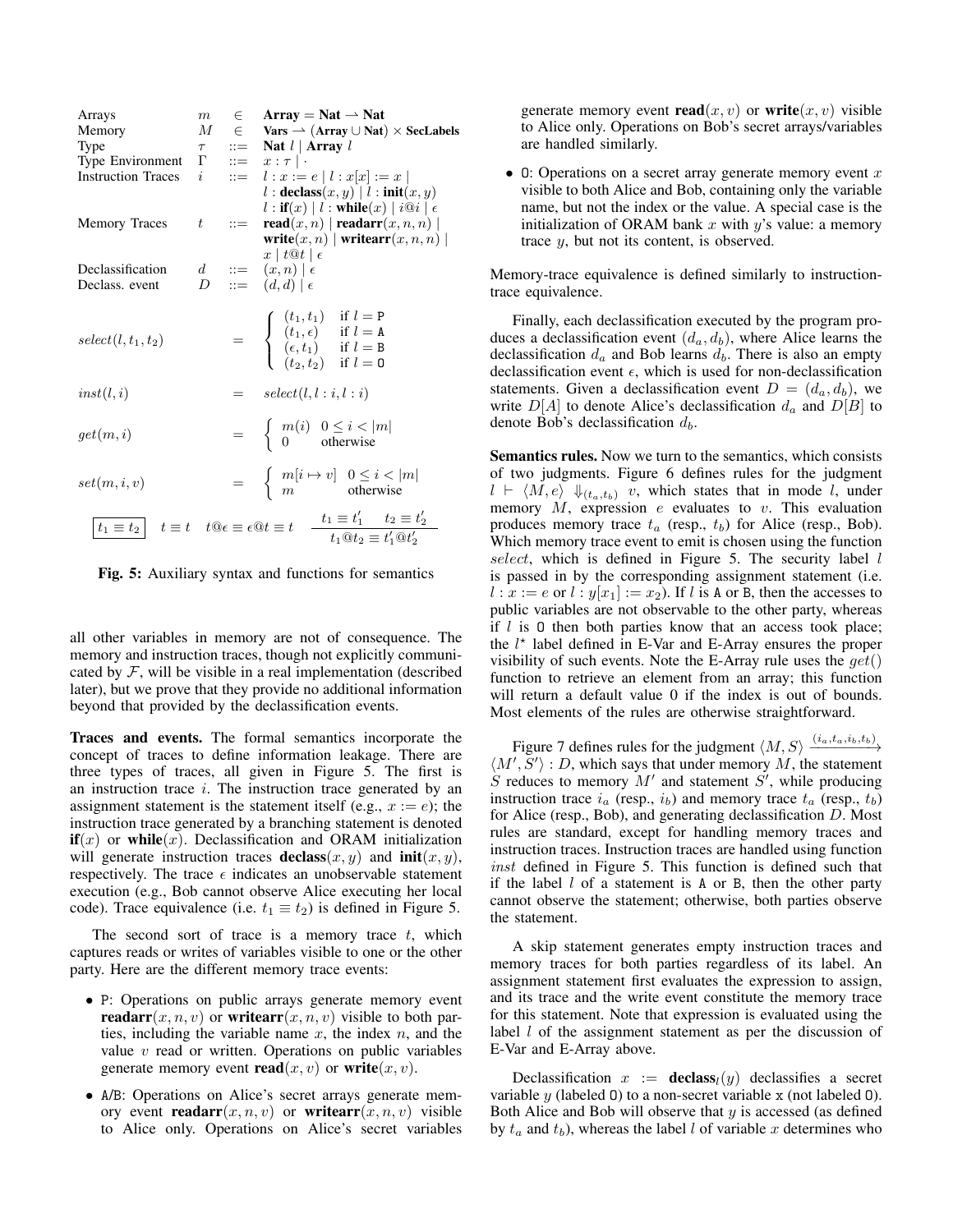$$
M(x) = (m, l') \quad m \in \text{Array} \quad l' \subseteq l
$$
\n
$$
L = 0 \Rightarrow l^* = l' \quad l \neq 0 \Rightarrow l^* = l
$$
\n
$$
l = 0 \Rightarrow l^* = l \quad l + \langle M, y \rangle \Downarrow_{(t'_a, t'_b)} v \quad v' = get(m, v)
$$
\n
$$
M(x) = (v, l') \quad v \in \text{Nat} \quad l' \subseteq l
$$
\n
$$
l = 0 \Rightarrow l^* = l' \quad l \neq 0 \Rightarrow l^* = l
$$
\n
$$
l = 0 \Rightarrow l^* = l' \quad l \neq 0 \Rightarrow l^* = l
$$
\n
$$
l = 0 \Rightarrow l^* = l' \quad l \neq 0 \Rightarrow l^* = l
$$
\n
$$
l = 0 \Rightarrow l^* = l' \quad l \neq 0 \Rightarrow l^* = l
$$
\n
$$
l = 0 \Rightarrow l^* = l' \quad l \neq 0 \Rightarrow l^* = l
$$
\n
$$
l = \langle M, x \rangle \Downarrow_{(t_a, t_b)} v
$$
\n
$$
l = \langle M, x \rangle \Downarrow_{(t_{a}, t_b)} v_i
$$
\n
$$
l = \langle M, x \rangle \Downarrow_{(t_{a}, t_b)} v_i
$$
\n
$$
l = 1, 2
$$
\n
$$
v = v_1 \text{ op } v_2
$$
\n
$$
v_1 = 0 \Rightarrow v = v_2 \quad v_1 \neq 0 \Rightarrow v = v_3
$$
\n
$$
v_1 = 0 \Rightarrow v = v_2 \quad v_1 \neq 0 \Rightarrow v = v_3
$$
\n
$$
l = \langle M, x_1 \rangle \Downarrow_{(t_a, t_b)} v
$$
\n
$$
l = \langle M, x_1 \rangle \Downarrow_{(t_a, t_b)} v
$$
\n
$$
l = \langle M, x_1 \rangle \Downarrow_{(t_a, t_b)} v
$$
\n
$$
l = \langle M, x_1 \rangle \Downarrow_{(t_a, t_b)} v
$$
\n
$$
l = \langle M, x_1 \rangle \Downarrow_{(t_a, t_b)} v
$$
\n
$$
l = \langle M, x_1 \rangle \Downarrow_{(t_a, t_b)} v
$$
\n<

Fig. 6: Operational semantics for expressions in SCVM  $\vert l \vert \langle M, e \rangle \Downarrow_{(t_a,t_b)} v$ 

sees the declassified value as indicated by the declassification event D.

ORAM initialization produces a shared, secret array  $x$  from an array  $y$  provided by one party. Thus, the security label of x must be 0, and the security label of y must not be 0. This rule implies that the party who holds  $y$  will observe accesses to  $y$ , and then both parties can observe accesses to  $x$ .

Rule S-ArrAss handles an array assignment. Similar to rule E-Array, out-of-bounds indices are ignored (cf. the  $set()$ function in Figure 5). For if-statements and while-statements, no memory traces are observed other than those observed from evaluating the guard  $x$ .

Rule S-Seq sequences execution of two statements in the obvious way. Finally, rule S-Concat says that if  $\langle M, S \rangle \xrightarrow{(i_a, t_a, i_b, t_b)} \langle M'', S'' \rangle : D$ , the transformation may perform one or more small-step transformations that generate no declassification.

#### *C. Security*

The ideal functionality  $\mathcal F$  defines the baseline of security, emulating a trusted third party that runs the program using Alice and Bob's data, directly revealing to them only the explicitly declassified values. In a real implementation run directly by Alice and Bob, however, each party will see additional events of interest, in particular an instruction trace and a memory trace (as defined by the semantics). Importantly, we want to show that these traces provide no additional information about the opposite party's data beyond what each party could learn from observing  $F$ . We do this by proving that in fact these traces can be *simulated* by Alice and Bob using their local data and the list of declassification events provided by  $\mathcal F$ . As such, revealing the instruction and memory traces (as in a real implementation) provides no additional useful information.

We call our security property Γ*-simulatability*. To state this property formally, we first define a multi-step version of our statement semantics:

$$
\langle M, P \rangle \xrightarrow{\Gamma, (i_a, t_a, i_b, t_b)} \langle M_n, P_n \rangle : D_1, ..., D_n \qquad n \ge 0
$$
  

$$
\langle M_n, P_n \rangle \xrightarrow{(i'_a, t'_a, i'_b, t'_b)} \langle M', P' \rangle : D'
$$
  

$$
D' \ne \epsilon \vee P' = l : \text{skip} \qquad M \text{ and } M' \text{ are both } \Gamma\text{-compatible}
$$
  

$$
\langle M, P \rangle \xrightarrow{\Gamma, (i'_a, t'_a, i'_b, t'_b)} \langle M', P' \rangle : D_1, ..., D_n, D'
$$

 $\nu - i$ 

This allows programs to make multiple declassifications, accumulating them as a trace, while remembering only the most recent instruction and memory traces and ensuring that intermediate memories are Γ-compatible.

Definition 3 (Γ-simulatability). *Let* Γ *be a type environment, and* P *a program. We say* P *is* Γ-simulatable *if there exist*  $simultors \, \, \text{sim}_{A}$  and  $\, \text{sim}_{B}$ , which run polynomial time in the data size, such that for all  $M$ ,  $i_a$ ,  $t_a$ ,  $i_b$ ,  $\overline{t_b}$ ,  $M', P', D_1, ..., D_n$ , *if*  $\langle M, P \rangle \xrightarrow{\Gamma, (i_a, t_a, i_b, t_b)} \langle M', P' \rangle$  :  $D_1, ..., D_n$ , then  $sim_A(M[\{P,A\}],D_1[A],...,D_{n-1}[A]) \equiv (i_a,t_a)$  and  $sim_B(M[\{P,B\}], D_1[B],..., D_{n-1}[B]) \equiv (i_b, t_b).$ 

Intuitively, if  $P$  is  $\Gamma$ -simulatable there exists a simulator  $sim_A$  that, given public data  $M[\{P\}]$ , Alice's secret data  $M[\{A\}]$ , and all outputs  $D_1[A], ..., D_{n-1}[A]$  declassified to Alice so far, can compute the instruction traces  $i_a$  and memory traces  $t_a$  produced by the ideal semantics up until the next declassification event  $D_n$ , regardless of the values of Bob's secret data.

Note that Γ-simulatability is *termination insensitive*, and information may be leaked based upon whether a program terminates or not [3]. However, as long as all runs of a program are guaranteed to terminate (as is typical for programs run in secure-computation scenarios), no information leakage occurs.

#### *D. Type System*

This section presents our type system, which we prove ensures Γ-simulatability. There are two judgments, both defined in Figure 8. The first, written  $\Gamma \vdash e : \tau$ , states that under environment Γ, expression e evaluates to type  $\tau$ . The second judgment, written  $\Gamma, pc \vdash S$ , states that under environment  $\Gamma$ and a *label context* pc, a labeled statement S is type-correct.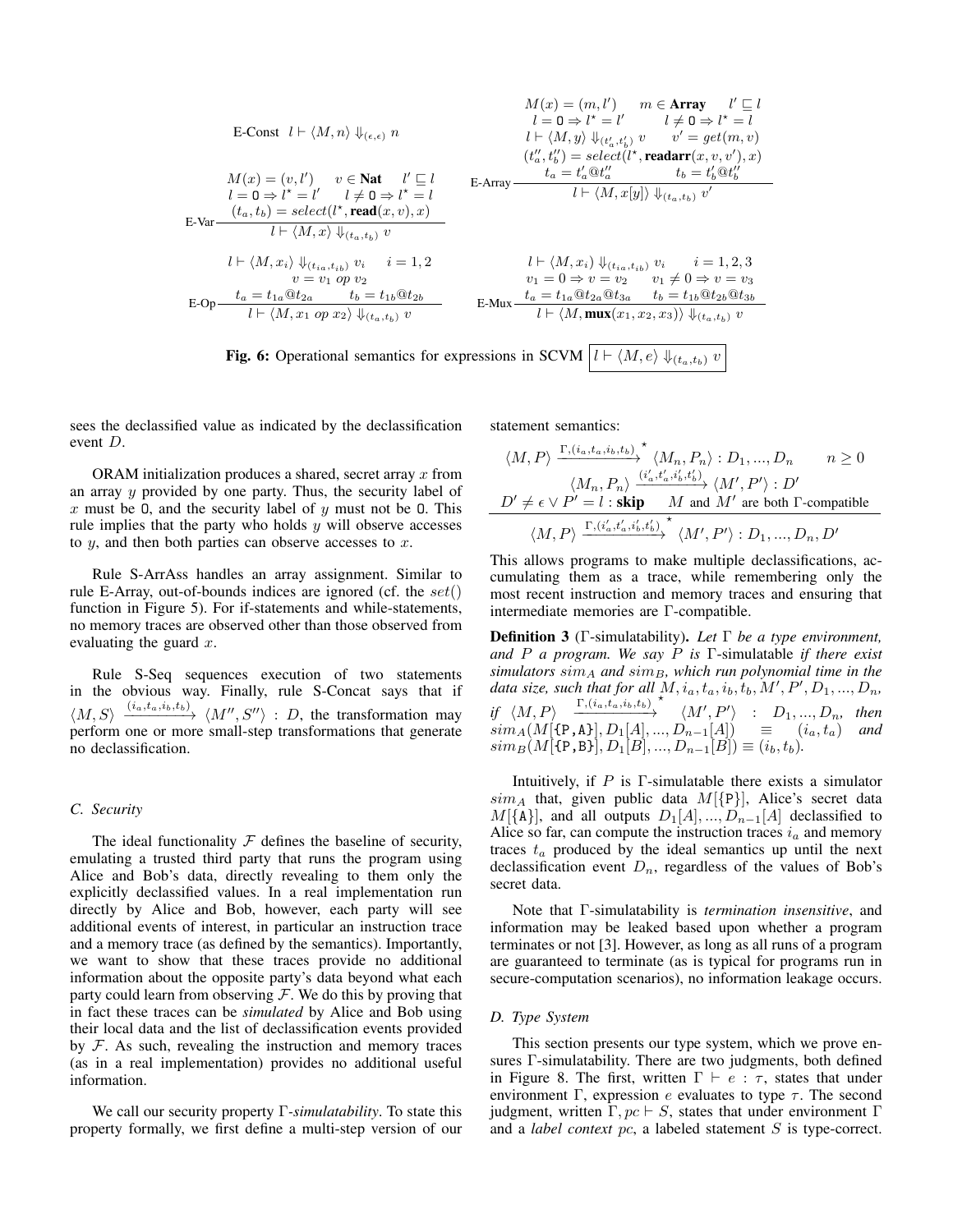S-Skip 
$$
\langle M, l : \text{skip}; S \rangle \xrightarrow{(\epsilon, \epsilon, \epsilon, \epsilon)} \langle M, S \rangle : \epsilon
$$
  
\n $l \vdash \langle M, e \rangle \Downarrow_{(t'_a, t'_b)} v$   
\n $M' = M[x \mapsto (v, l)] \quad (i_a, i_b) = inst(l, x := e)$   
\nS-ArrAss—  
\n $(t'_a, t'_b) = select(l, \text{write}(x, v), x)$   
\nS-Assign—  
\n $t_a = t'_a \text{ and } t'_a$   
\n $\langle M, l : x := e \rangle \xrightarrow{(i_a, t_a, i_b, t_b)} \langle M', l : \text{skip} \rangle : \epsilon$   
\n $M(y) = (v, 0) \quad l \neq 0 \quad t_a = t_b = y$   
\n $M' = M[x \mapsto (v, l)] \quad i = 0 : \text{declass}(x, y)$   
\nS-Declass—  
\n $\langle M, 0 : x := \text{declass}_i(y) \rangle \xrightarrow{(i + a, i, t_b)} \langle M', 0 : \text{skip} \rangle : D$   
\n $(i_a, i_b) = inst(l, \text{ if}(x)) \quad M(x) = (v, l)$   
\n $(t_a, t_b) = select(l, \text{read}(x, v), x)$   
\nS-Cond—  
\n $\langle M, l : \text{if}(x) \text{then } S_1 \text{else } S_2 \rangle \xrightarrow{(i_a, t_a, i_b, t_b)} \langle M, S_c \rangle : \epsilon$   
\n $M' = M[x \mapsto (m, 0)] \quad (t'_a, t'_b) = select(l, y, \epsilon)$   
\n $M' = M[x \mapsto (m, 0)] \quad (t'_a, t'_b) = select(l, y, \epsilon)$   
\nS-ORAM—  
\n $\langle M, 0 : x := \text{orram}(y) \rangle \xrightarrow{(i, t_a, i, t)} \langle M', 0 : \text{skip} \rangle : \epsilon$   
\nS-Concat—  
\nS-ORAM—  
\n $\langle M, 0 : x := \text{orram}(y) \rangle \xrightarrow{(i, t_a, i, t)} \langle M', 0 : \text{skip} \rangle : \epsilon$ 

$$
M(y) = (m, l) \quad l \vdash \langle M, x_i \rangle \Downarrow_{(t_{ia}, t_{ib})} v_i \quad i = 1, 2
$$
\n
$$
m' = set(m, v_1, v_2) \quad M' = M[y \mapsto (m', l)]
$$
\n
$$
(t'_a, t'_b) = select(l, \text{writer}(y, v_1, v_2), y)
$$
\n
$$
t_a = t_{1a} @ t_{2a} @ t'_a \quad t_b = t_{1b} @ t_{2b} @ t'_b
$$
\n
$$
(i_a, i_b) = inst(l, y[x_1] := x_2)
$$
\n
$$
\langle M, l : y[x_1] := x_2 \rangle \xrightarrow{(i_a, t_a, i_b, t_b)} \langle M', l : \text{skip} \rangle : \epsilon
$$
\n
$$
M(x) = (0, l) \quad (i_a, i_b) = inst(l, \text{while}(x))
$$
\n
$$
(t_a, t_b) = select(l, \text{read}(x, 0), x)
$$
\n
$$
S\text{-While-False} \xrightarrow{\langle M, S \rangle} \xrightarrow{(i_a, t_a, i_b, t_b)} \langle M, l : \text{skip} \rangle : \epsilon
$$
\n
$$
M(x) = (v, l) \quad v \neq 0
$$
\n
$$
(t_a, t_b) = select(l, \text{read}(x, v), x)
$$
\n
$$
S\text{-While-True} \xrightarrow{\langle M, S \rangle} \xrightarrow{(i_a, t_a, i_b, t_b)} \langle M, S'; S \rangle : \epsilon
$$
\n
$$
S\text{-Seq} \xrightarrow{\langle M, S_1 \rangle} \xrightarrow{(i_a, t_a, i_b, t_b)} \langle M', S'_1 \rangle : D
$$
\n
$$
\langle M, S \rangle \xrightarrow{(i_a, t_a, i_b, t_b)} \langle M', S'_1 \rangle : D
$$
\n
$$
\langle M, S \rangle \xrightarrow{(i_a, t_a, i_b, t_b)} \langle M', S'_1 \rangle : \epsilon
$$
\n
$$
S\text{-Concat} \xrightarrow{\langle M', S' \rangle} \xrightarrow{(i_a, t_a, i_b, t_b)} \langle M'', S' \rangle : \epsilon
$$
\n
$$
S\text{-Concat} \xrightarrow{\langle M', S \rangle} \xrightarrow{(i_a, t_a, i_b, t_b)} \langle M'', S' \rangle : D
$$
\

Fig. 7: Operational semantics for statements

Here, pc is a label that describes the ambient control context; pc is set according to the guards of enclosing conditionals or loops. Note that since a program cannot execute an if-statement or a while-statement whose guard is secret,  $pc$  can be one of P, A, or B, but not 0. Intuitively, if  $pc$  is A (resp., B), then the statement is part of Alice's (resp., Bob's) local code. In general, for a labeled statement  $S = l : s$  we enforce the invariant  $pc \sqsubseteq l$ , and if  $pc \neq P$ , then  $pc = l$ . In so doing, we ensure that if the security label of a statement is A (including if-statements and while-statements), then all nested statements also have security label A, thus ensuring they are only visible to Alice. On the other hand, under a public context, the statement label is unrestricted.

Now we consider some interesting aspects of the rules. Rule T-Assign requires  $pc \sqcup l' \sqsubseteq l$ , as is standard:  $pc \sqsubseteq l$ prevents implicit flows, and  $l' \sqsubseteq l$  prevents explicit ones. We further restrict that  $\Gamma(x) = \mathbf{Nat} \ l$ , i.e., the assigned variable should have the same security label as the instruction label. Rule T-ArrAss and rule T-Array require that for an array expression  $y[x]$ , the security label of x should be lower than the security label of y. For example, if  $x$  is Alice's secret variable, then  $y$  should be either Alice's local array, or an ORAM shared between Alice and Bob. If  $y$  is Bob's secret variable, or a public variable, then Bob can observe which indices are accessed, and then infer the value of  $x$ . In the example from Figure 2, the array access vis[bestj] on line 9 requires that vis be an ORAM variable since bestj is.

For rules T-Declass and T-ORAM, since declassification and ORAM initialization statements both require secure computation, we restrict the statement label to be O. Since these two statements cannot be executed in Alice's or Bob's local mode, we restrict that  $pc = P$ .

Rule T-Cond deals with if-statements; T-While handles while loops similarly. First of all, we restrict  $pc \subseteq l$  and  $\Gamma(x)$  = **Nat** l for the same reason as above. Further, the rule forbids  $l$  to be equal to 0 to avoid an implicit flow revealed by the program's control flow. An alternative way to achieve instruction- and memory- trace obliviousness is through padding [18]. However, in the setting of secure-computation, padding achieves the same performance as rewriting a secret-branching statement into a mux (or a sequence of them). And, using padding would require reasoning about trace patterns, a complication our type system avoids.

A well-typed program is Γ-simulatable:

**Theorem 1.** *If*  $\Gamma$ ,  $P \vdash S$ *, then S is*  $\Gamma$ *-simulatable.* 

Notice that some rules allow a program to get stuck. For example, in rule S-ORAM, if the statement is  $l : x := \textbf{oram}(y)$ but  $l \neq 0$ , then the program will not progress. We define a property called Γ*-progress* that formalizes the notion of a program that never gets stuck.

Definition 4 (Γ-progress). *Let* Γ *be a type environment, and let* P = P<sup>0</sup> *be a program. We say* P *enjoys* Γ-progress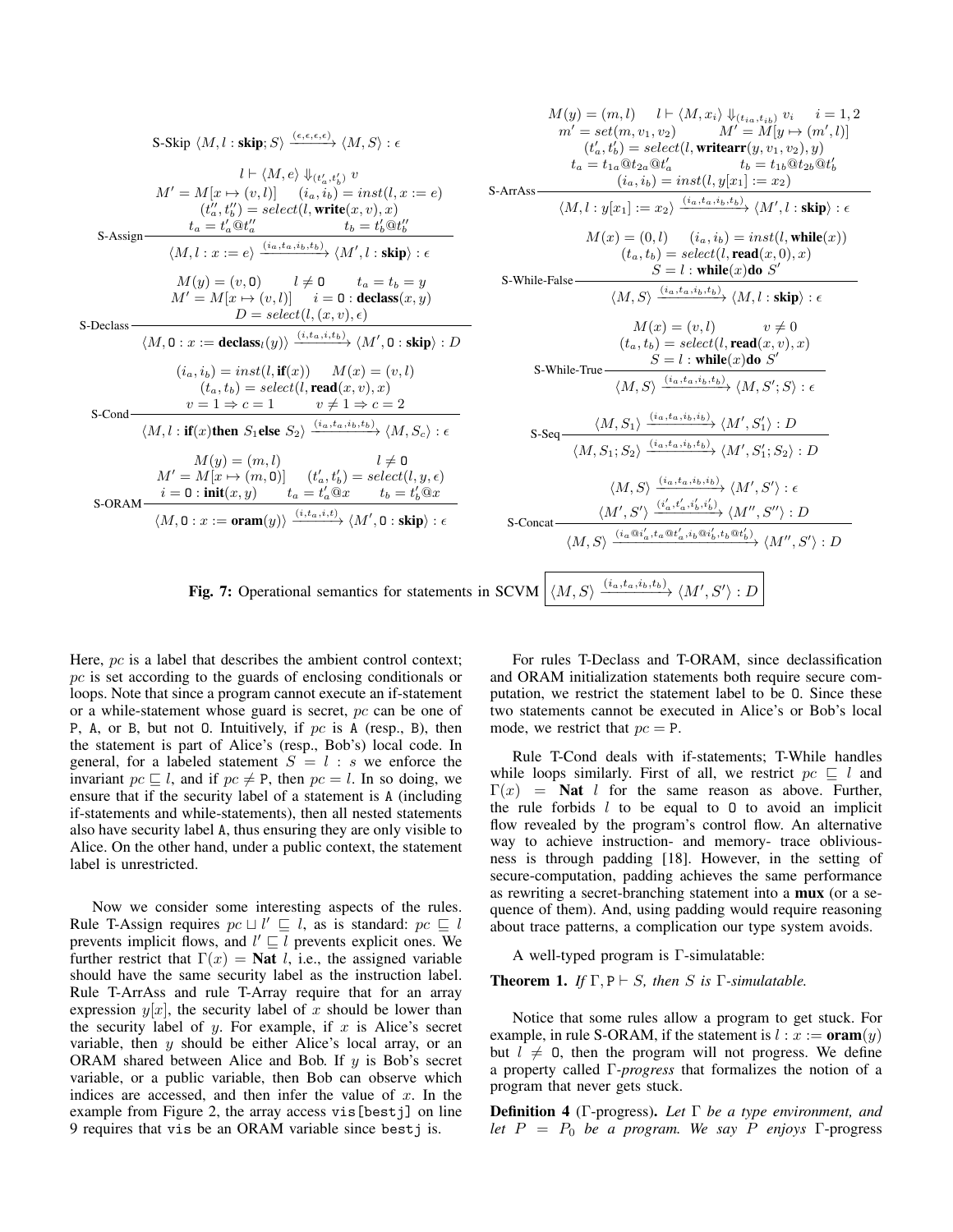| $\Gamma$               | $\Gamma$ -Var | $\Gamma(x) = \text{Nat } l$ |
|------------------------|---------------|-----------------------------|
| $\Gamma$ -Const        | $\Gamma$ -Var | $\Gamma$ -Var               |
| $\Gamma$ -C            | $\Gamma$ -Var | $\Gamma$ -Var               |
| $\Gamma$ -C            | $\Gamma$ -Var | $\Gamma$ -Var               |
| $\Gamma$ -Var          | $\Gamma$ -Var | $\Gamma$ -Var               |
| $\Gamma$ -Var          | $\Gamma$ -Var | $\Gamma$ -Var               |
| $\Gamma$ -Var          | $\Gamma$ -Var | $\Gamma$ -Var               |
| $\Gamma$ -Var          | $\Gamma$ -Var | $\Gamma$ -Var               |
| $\Gamma$ -Var          | $\Gamma$ -Var | $\Gamma$ -Var               |
| $\Gamma$ -Var          | $\Gamma$ -Var | $\Gamma$ -Var               |
| $\Gamma$ -Var          | $\Gamma$ -Var | $\Gamma$ -Var               |
| $\Gamma$ - $\rho$ -Var | $\Gamma$ -Var | $\Gamma$ -Var               |
| $\Gamma$ - $\rho$ -Var | $\Gamma$ -Var | $\Gamma$ -Var               |
| $\Gamma$ - $\rho$ -Var | $\Gamma$ -Var | $\Gamma$ -Var               |
| $\Gamma$ - $\rho$ -Var | $\Gamma$ -Var | $\Gamma$ -Var               |
| $\Gamma$ - $\rho$ -Var | $\Gamma$ -Var |                             |

Fig. 8: Type System for SCVM

*if for any* Γ*-compatible memories* M0, . . . , M<sup>n</sup> *for which*  $\langle M_j, P_j \rangle \xrightarrow{(i_a^j, t_a^j, i_b^j, t_b^j)} \langle M_{j+1}, P_{j+1} \rangle : D^j \text{ for } j = 0, ..., n-1,$ *either*  $P_n = l$ : **skip**, or there exist  $i'_a, t'_a, i'_b, t'_b, M', P'$  such  ${\langle} {\it M}_n, {\it P}_n \rangle \xrightarrow{({i}'_a, {t}'_a, {i}'_b, {t}'_b)} \langle {\it M}', {\it P}' \rangle : {\it D}'.$ 

Γ-progress means, in particular, that the third bullet in step (2) of the ideal functionality (Section IV-B) does not occur for type-correct programs.

A well-typed program never gets stuck:

#### **Theorem 2.** *If*  $\Gamma$ ,  $P \vdash S$ *, then S enjoys*  $\Gamma$ *-progress.*

Proofs of both theorems above can be found in our supplemental technical report [19].

#### *E. From SCVM Programs to Secure Protocols*

Let  $P$  be a program, and let  $\mathcal F$  be the ideal functionality based on this program as described earlier. Here we define a *hybrid-world* protocol  $\pi^{\mathcal{G}}$  based on P, where  $\mathcal{G}$  =  $(\mathcal{F}_{op}, \mathcal{F}_{max}, \mathcal{F}_{organ}, \mathcal{F}_{declass})$  is a fixed set of ideal functionalities that implement simple binary operations ( $\mathcal{F}_{op}$ ), a MUX operation ( $\mathcal{F}_{\text{mux}}$ ), ORAM access ( $\mathcal{F}_{\text{oram}}$ ), and declassification  $(\mathcal{F}_{\text{declass}})$ . Input to each of these ideal functionalities can either be Alice or Bob's local inputs, public inputs, and/or the shares of secret inputs (each share supplied by Alice and Bob respectively). Each ideal functionality is explicitly parameterized by the types of the inputs. Further, except for  $F_{\text{declass}}$  which performs an explicit declassification, all other ideal functionalities return shares of the computation or memory fetch result to Alice and Bob, respectively. Further details of the ideal functionalities are given in our supplemental technical report [19], along with formal definitions of the simulator and hybrid world semantics.

Informally, the hybrid world protocol  $\pi^{\mathcal{G}}$  runs as follows:

- 1) Alice and Bob first agree on public values, ensuring that  $M_A$ [{P}] =  $M_B$ [{P}]. During the protocol each maintains a *declassification list*, for keeping track of previously declassified values, and a *secret memory* that contains shares of secret (non-ORAM) variables. To start, both the lists and memories are empty, i.e., decls<sub>A</sub> := decls $_B := \epsilon$  and  $M_A^S = M_B^S = []$ .
- 2) Alice runs her simulator (locally) on her initial memory to obtain  $(i_a, t_a) = sim_A(M_A, \text{decls}_A)$ , where  $i_a$  and  $t_a$ cover the portion of the execution starting from just after the last provided declassification (i.e., the final  $d_a$  in the list decls $_A$ ) up to the next declassification instruction or the terminating skip statement. Bob does likewise to get  $(i_b, t_b) = sim_B(M_B, \texttt{decls}_B).$
- 3) Alice executes the instructions in  $i_a$  using the hybridworld semantics, which reads (and writes) secret shares from (to)  $M_A^S$  and obtains the values of other reads from events observed in  $t_a$ . Bob does similarly with  $i_b$ ,  $M_B^S$ and  $t<sub>b</sub>$ . The semantics covers three cases:
	- If an instruction in  $i_a$  is labeled P, then so is the corresponding instruction in  $i<sub>b</sub>$ . Both parties execute the instruction.
	- If an instruction in  $i_a$  is labeled A, then Alice executes this instruction locally. Bob does similarly for instructions labeled B.
	- If an instruction in  $i_a$  is labeled 0, then so is the corresponding instruction in  $i<sub>b</sub>$ . Alice and Bob call the appropriate ideal-world functionality from  $G$  to execute this instruction. If the instruction is a declassification, then  $\mathcal{F}_{\text{declass}}$  will generate an event  $(d_a, d_b)$ .
- 4) If the last instruction executed in step 3 is a declassification, then Alice appends her declassification to her local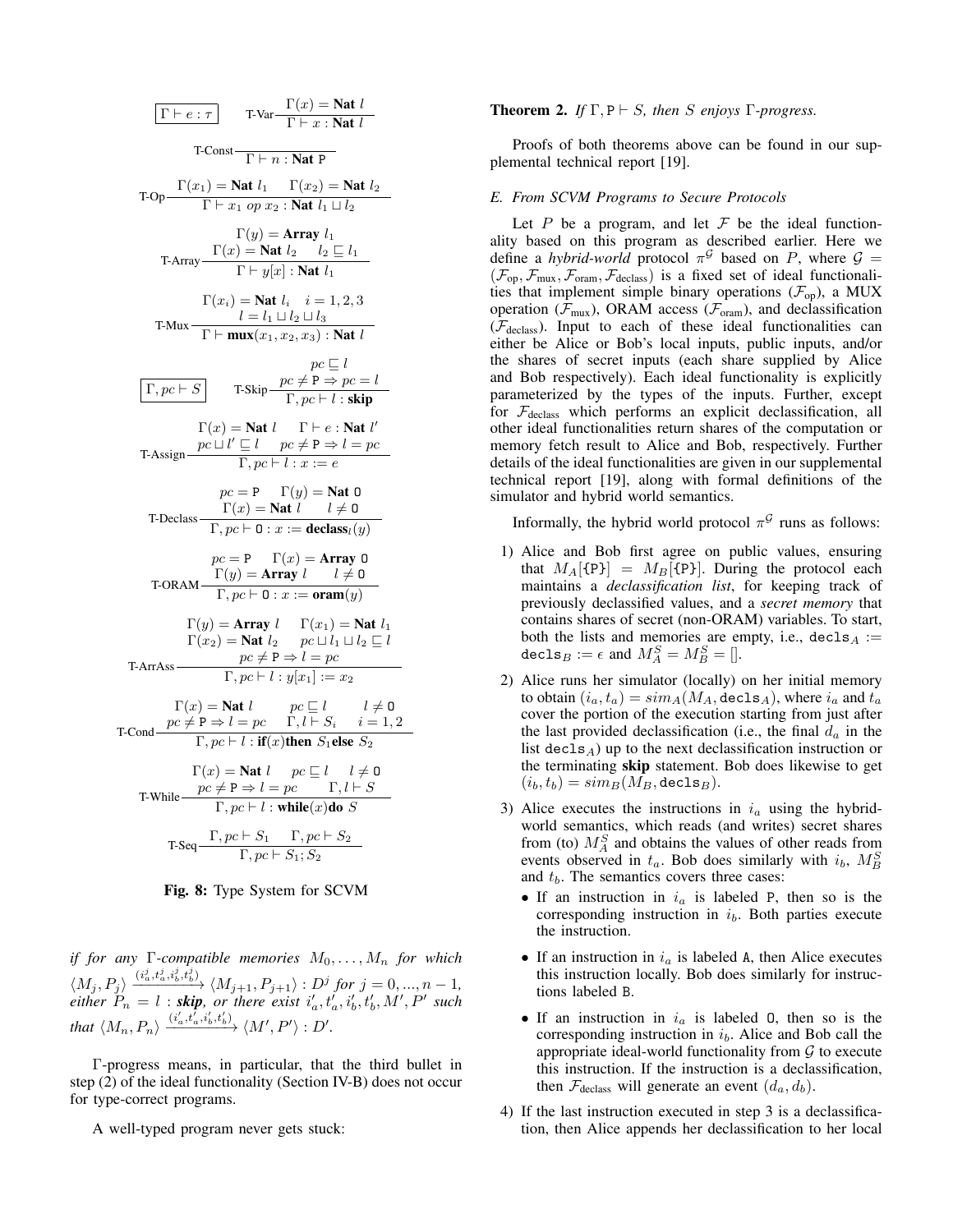declassification list (i.e., decls<sub>A</sub> := decls<sub>A</sub>++[ $d_a$ ]), and Bob does likewise; then both repeat step 2. Otherwise, the protocol completes.

We have proved that if P is  $\Gamma$ -simulatable, then  $\pi^{\mathcal{G}}$  securely implements  $F$  against semi-honest adversaries.

Theorem 3. *(Informally) Let* P *be a program,* F *the ideal functionality corresponding to* P*, and* π G *the protocol corresponding to* P *as described above. If* P *is* Γ*-simulatable, then* π G *securely implements* F *against semi-honest adversaries in the* G*-hybrid model.*

Using standard composition results for cryptographic protocols, we obtain as a corollary that if all ideal functionalities in  $G$  are implemented by semi-honest secure protocols, the resulting (real-world) protocol securely implements  $\mathcal F$  against semi-honest adversaries.

A formal definition of  $\pi^{\mathcal{G}}$ , formal theorem statement, and a proof of the theorem can be found in our supplemental technical report [19].

#### V. COMPILATION

We informally discuss how to compile an annotated C-like source language into a SCVM program. An example of our source language is:

```
int sum(alice int x, bob int y) {
 return x<y ? 1 : 0;
}
```
The program's two input variables,  $x$  and  $y$ , are annotated as Alice's and Bob's data, respectively, while the unannotated return type int indicates the result will be known to both Alice and Bob. Programmers need not annotate any local variables. To compile such a program into a SCVM program, the compiler takes the following steps.

Typing the source language. As just mentioned, source level types and initial security label annotations are assumed given. With these, the type checker infers security labels for local variables using a standard security type system [26] using our lattice (Section IV-D). If no such labeling is possible without violating security (e.g., due to a conflict in the initial annotation), the program is rejected.

Labeling statements. The second task is to assign a security label to each statement. For assignment statements and array assignment statements, the label is the least upper bound of all security labels of the variables occurring in the statement. For an if-statement or a while-statement, the label is the least upper bound of all security labels of the guard variables, and all security labels in the branches or loop body.

On secret branching. The type system defined in Section IV-D will reject an if-statement whose guard has security label O. As such, if the program branches on secret data, we must compile it into *if-free* SCVM code, using mux instructions. The idea is to execute both branches, and use mux to activate the relevant effects, based on the guard. To do this, we convert the code into Static-Single-Assignment form (SSA) [2], and then replace occurrences of the  $\phi$ -operator with a mux. The following example demonstrates this process:

if(s) then  $x:=1$ ; else  $x:=2$ ;

The SSA form of the above code is

if(s) then  $x1:=1$ ; else  $x2:=2$ ;  $x:=phi(x1, x2)$ ;

Then we eliminate the if-structure and substitute the  $\phi$ operator to achieve the final code:

 $x1:=1$ ;  $x2:=2$ ;  $x:=max(s, x1, x2)$ 

(Note that, for simplicity, we have omitted the security labels on the statements in the example.)

On secret while loops. The type system requires that while loop guards only reference public data, so that the number of iterations does not leak information. A programmer can work around this restriction by imposing a constant bound on the loop; e.g., manually translating while (s) do  $S$  to while (p) do if (s)  $S$  else skip, where p defines an upper bound on the number of iterations.

Declassification. The compiler will emit a declassification statement for each return statement in the source program. To avoid declassifying in the middle of local code, the type checker in the first phase will check for this possibility and relabel statements accordingly.

Extension for non-oblivious secret RAM. The discussion so far supports only secret ORAMs. To support non-oblivious secret RAM in SCVM, we add an additional security label N such that  $P \subseteq N \subseteq 0$ . To incorporate such a change, the memory trace for the semantics should include two more kinds of trace event, **nread** $(x, i)$  and **nwrite** $(x, i)$ , which represent that only the index of an access is leaked, but not the content. Since label N only applies to arrays, we allow types Array N but not types Nat N. The rules T-Array and T-ArrAss should be revised to deal with the non-oblivious RAM. For example, for rule T-ArrAss, where  $l$  is the security label for the array,  $l_1$ is the security label of the index variable and  $l_2$  is the security label of the value variable, the type system should still restrict  $l_1 \sqsubseteq l$ , but if  $l = N$ , the type system accepts  $l_2 = 0$ , but requires  $l_1 = P$ .

Correctness. We do not prove the correctness of our compiler, but instead can use a SCVM type checker (using the above extension) for the generated SCVM code, ensuring it is Γ-simulatable. Ensuring the correctness of compilers is orthogonal and outside the scope of this work, and existing techniques [7] can potentially be adapted to our setting.

Compiling Dijkstra's algorithm. We explain how compilation works for Dijkstra's algorithm, previously shown in Figure 2. First, the type checker for the source program determines how memory should be labeled. It determines that the security labels for bestj and bestdis should be O, and the arrays dis and vis should be secret-shared between Alice and Bob, since their values depend on both Alice's input (i.e., the graph's edge weights) and Bob's input (i.e., the source).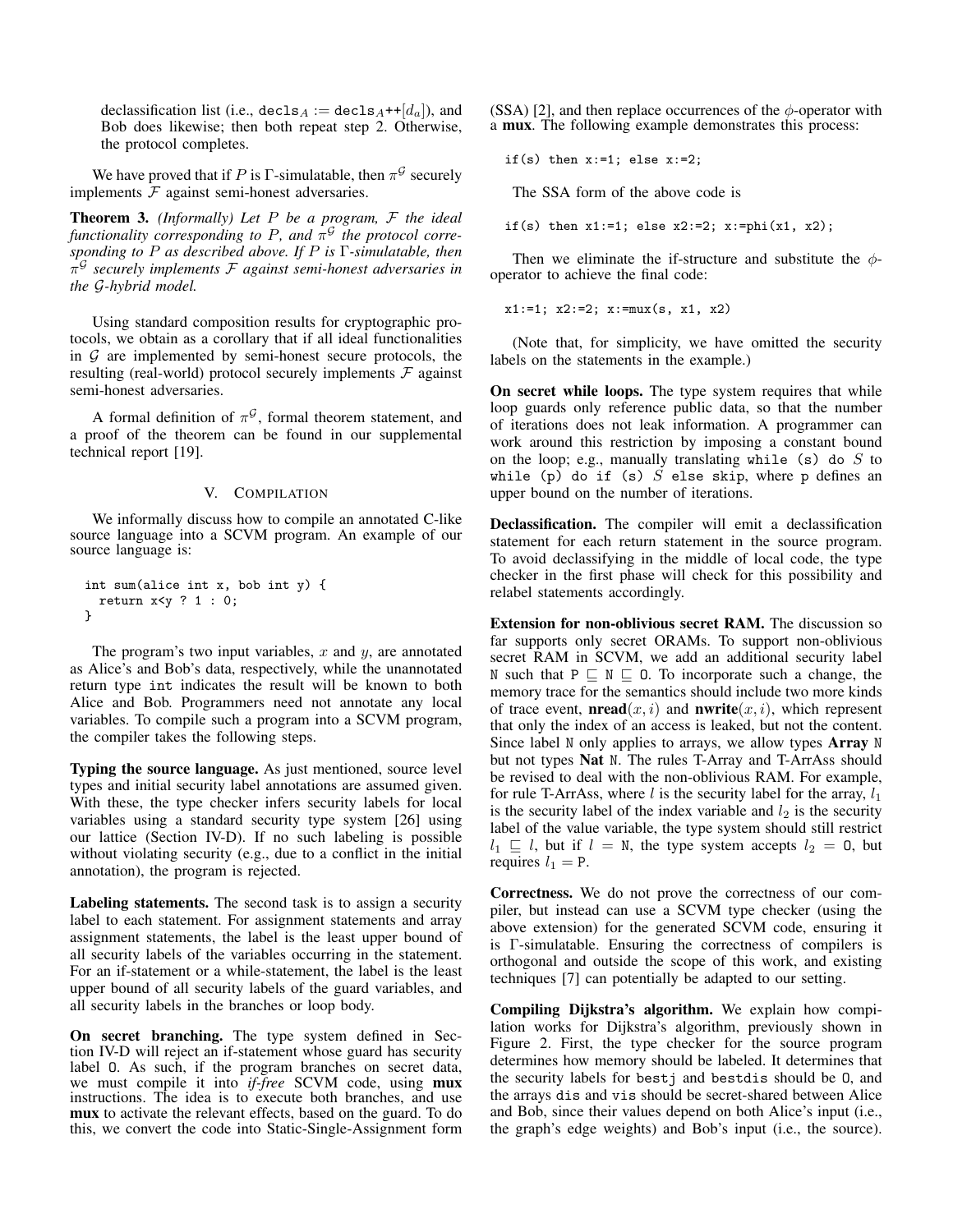Then, since on line 9 array vis is indexed with bestj, variable vis should also be put in an ORAM. Similarly, on line 12, array e is indexed by bestj so it must also be secret; as such we must promote e, owned by Alice, to be in ORAM, which we do by initializing a new ORAM-allocated variable orame to e at the start of the program.

The type checker then uses the variable labeling to determine the statement labeling. Statements on lines 4–7, 9, and 11–13, require secure computation and thus are labeled as O. Loop control-flow statements are computed publicly, so they are labeled as P.

The two if-statements both branch on ORAM-allocated data, so they must be converted to **mux** operations. Lines 4–7 are transformed (in source-level syntax) as follows

```
cond3 := !vis[j] && (bestj<0||dis[j]<bestdis);
bestj := \text{mux}(\text{cond3, j, bestj});bestdis := \max(\text{cond3, dis}[j], \text{bestdis});
```
Lines 11-13 are similarly transformed

```
tmp := bestdis + orame[bestj*n+j];
cond4 := 'vis[j] &amp; k (tmp<dis[j]);dis[j] := \max(cond4, tmp, dis[j]);
```
Finally, the code is translated into SCVM's three-address code style syntax.

# VI. EVALUATION

Programs. We have built several secure two-party computation applications. As run-once tasks, we implemented both the Knuth-Morris-Pratt (KMP) string-matching algorithm as well as Dijkstra's shortest-path algorithm. For repeated sublineartime database queries, we considered binary search and the heap data structure. All applications are listed in Table II.

Compilation time. All programs took little time (e.g., under 1 second) to compile. In comparison, some earlier circuitmodel compilers involve copying datasets into circuits, and therefore the compile-time can be large [16], [21] (e.g., Kreuter et al. [16] report a compilation time of roughly 1000 seconds for an implementation of an algorithm to compute graph isomorphism on 16-node graphs).

In our experiments, we manually checked the correctness of compiled programs (we have not yet implemented a type checker for SCVM, though doing so should be straightforward).

# *A. Evaluation Methodology*

Although our techniques are compatible with any cryptographic back-end secure in the semi-honest model by the definition of Canetti [5], we use the garbled circuit approach in our evaluation [13].

We measure the computational cost by calculating the number of encryptions required by the party running as the circuit generator (the party running as the evaluator does less work). For every non-XOR binary gate, the generator makes 3 block-cipher calls; for every oblivious transfer (OT), 2 blockcipher operations are required since we rely on OT extension [14]. For the *run-once* applications (i.e., Dijkstra shortest distance, KMP-matching, aggregation, inverse permutation), we count in the ORAM initialization cost when comparing to the automated circuit approach (which doesn't require RAM initialization). The ORAM initialization can be done in  $O(n \log n)$  time using a Waksman shuffling network [29]. For the applications expecting multiple executions we do not count the ORAM initialization cost since this one-time overhead will be amortized to (nearly) 0 over many executions.

We implemented the binary tree-based ORAM of Shi et al. [27] using garbled circuits, so that array accesses reveal nothing about the (logical) addresses nor the outcomes. Following Gordon et al.'s ORAM encryption technique [10], every block is XOR-shared while the client's share is always an output of client's secret cipher. This adds one additional cipher operation per block (when the length of an ORAM block is less than the width of the cipher). We note specific choices of the ORAM parameters in related discussion of each application.

Metrics. We use the number of block-cipher evaluations as our performance metric. Measuring the performance by the number of symmetric encryptions (instead of wall clock times) makes it easier to compare with other systems since the numbers can be independent of the underlying hardware and ciphering algorithms. Additionally, in our experiments these numbers represent bandwidth consumption since every encryption is sent over the network. Therefore, we do not report separately the bandwidth used. Modern processors with AES support can compute  $10^8$  AES-128 operations per second.

# *B. Comparison with Automated Circuits*

Presently, automated secure computation implementations largely focus on the circuit-model of computation, handling array accesses by linearly scanning the entire array with a circuit every time an array lookup happens; this incurs prohibitive overhead when the dataset is large. In this section, we compare our approach with the existing compiled circuits, and demonstrate that our approach scales much better with respect to dataset size.

*1) Repeated sublinear-time queries:* In this scenario, ORAM initialization is a one-time operation whose cost can be amortized over multiple subsequent queries, achieving sublinear amortized cost per query.

Binary search. One example application we tested is binary search, where one party owns a confidential (sorted) array of size  $n$ , and the other party searches for (secret) values stored in that array.

In our experiments, we set the ORAM bucket size to 32 (i.e., each tree-node can store up to 32 blocks). For binary search, we aligned our experimental settings with those of Gordon et al. [10], namely, assuming the size of each data item is 512 bits. We set the recursion factor to 8 (i.e., each block can store up to 8 indices for the data in the upper level recursion tree) and the recursion cut-off threshold to 1000 (namely no more recursion once fewer than 1000 units are to be stored). Comparing to a circuit-model implementation—which uses a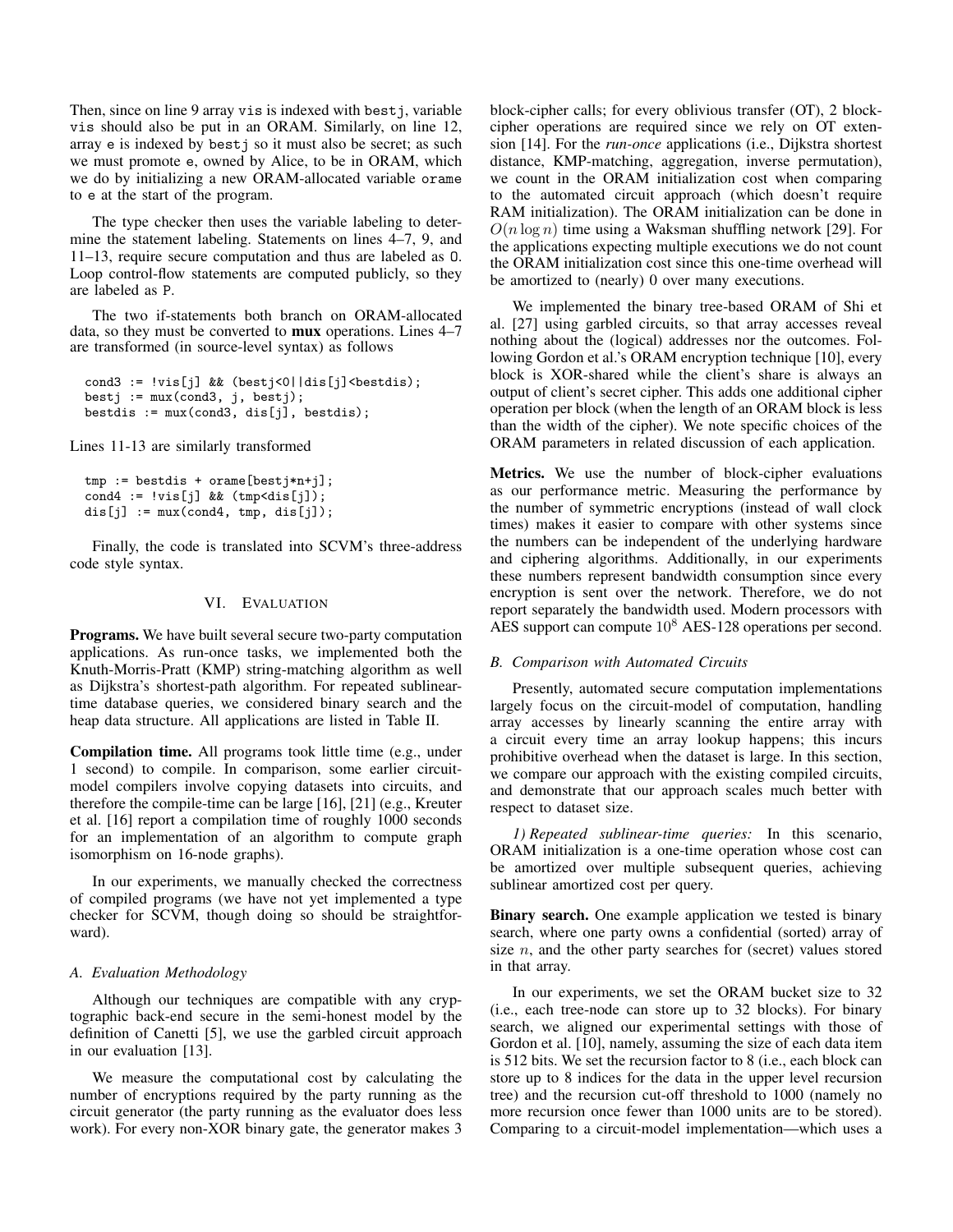| Name                               | Alice's Input        | Bob's Input          | Setting                       |
|------------------------------------|----------------------|----------------------|-------------------------------|
| Dijkstra's shortest path           | a graph              | a (src, dest) pair   | run-once                      |
| Knuth-Morris-Pratt string matching | a sequence           | a pattern            | run-once                      |
| Aggregation over sliding windows   | a key-value table    | an array of keys     | run-once                      |
| Inverse permutation                | share of permutation | share of permutation | run-once                      |
| Binary search                      | sorted array         | search key           | repeated sublinear-time query |
| Heap (insertion/extraction)        | share of the heap    | share of the heap    | repeated sublinear-time query |

TABLE II: Programs used in our evaluation





Fig. 9: Binary search

circuit of size  $O(n \log n)$  that implements binary search—our approach is faster for all RAM sizes tested (see Figure 9(a)). For  $n = 2^{20}$ , our approach achieves a  $100 \times$  speedup.

Note it is also possible to use a smaller circuit of size  $O(n)$ that just performs a linear scan over the data. However, such a circuit would have to be "hand-crafted," and would not be output by automated compilation of a binary-search program. Our approach runs faster for large  $n$  even when compared to such an implementation (see Figure 9(b)). On data of size  $n = 2^{20}$ , our approach achieves a 5× speedup even when compared to this "hand-crafted" circuit-based solution.

Heap. Besides binary search, we also implemented an oblivious heap data structure (with 32-bit payload, i.e., size of each item). The costs of insertion and extraction respecting various heap sizes are given in Figure 10(a) and 10(b), respectively. The basic shapes of the performance curves are very similar to that for binary search (except that heap extraction is twice as slow as insertion because two comparisons are needed per level). We can observe an  $18\times$  speedup for both heap insertion and heap extraction when the heap size is  $2^{20}$ .

The speedup of our heap implementation over automated circuits is even greater when the size of the payload is bigger. At 512-bit payload, we have an  $100 \times$  speedup for data size 2 <sup>20</sup>. This is due to the extra work incurred from realizing the ORAM mechanism, which grows (in poly-logarithmic scale) with the size of the RAM but independent of the size of each data item.

*2) Faster one-time executions:* We present two applications: the Knuth-Morris-Pratt string-matching algorithm (representative of linear-time RAM programs) and Dijkstra's shortest-path algorithm (representative of super-linear time RAM programs). We compare our approach with a naive program-to-circuit compiler which copies the entire array for every dynamic memory access.

The Knuth-Morris-Pratt algorithm. Alice has a secret string  $T$  (of length *n*) while Bob has a secret pattern  $P$  (of length  $m$ ) and wants to scan through Alice's string looking for this pattern. The original KMP algorithm runs in  $O(n + m)$  time when  $T$  and  $P$  are in plaintext. Our compiler compiles an implementation of KMP into a secure string matching protocol preserving its linear efficiency up to a polylogarithmic factor (due to the ORAM technique).

We assume the string  $T$  and the pattern  $P$  both consist of 16-bit characters. The recursion factor of the ORAM is set to 16. Figure 11(a) and 11(b) show our results compared to those when a circuit-model compiler is used. From Figure 11(a), we can observe that our approach is slower than the circuit-based approach on small datasets, since the overhead of the ORAM protocol dominates in such cases. However, the circuit-based approach's running time increases more quickly as the dataset's size increases. When  $m = 50$  and  $n = 2 \times 10^6$ , our program runs  $21 \times$  faster.

Dijkstra's algorithm. Here Alice has a secret graph while Bob has a secret source/destination pair and wishes to compute the shortest distance between them. Compiling from a standard Dijkstra shortest-path algorithm, we obtain an  $O(n^2 \log^3 n)$ overhead RAM-model protocol.

In our experiment, Alice's graph is represented by an  $n \times n$ adjacency matrix (of 32-bit integers) where  $n$  is the number of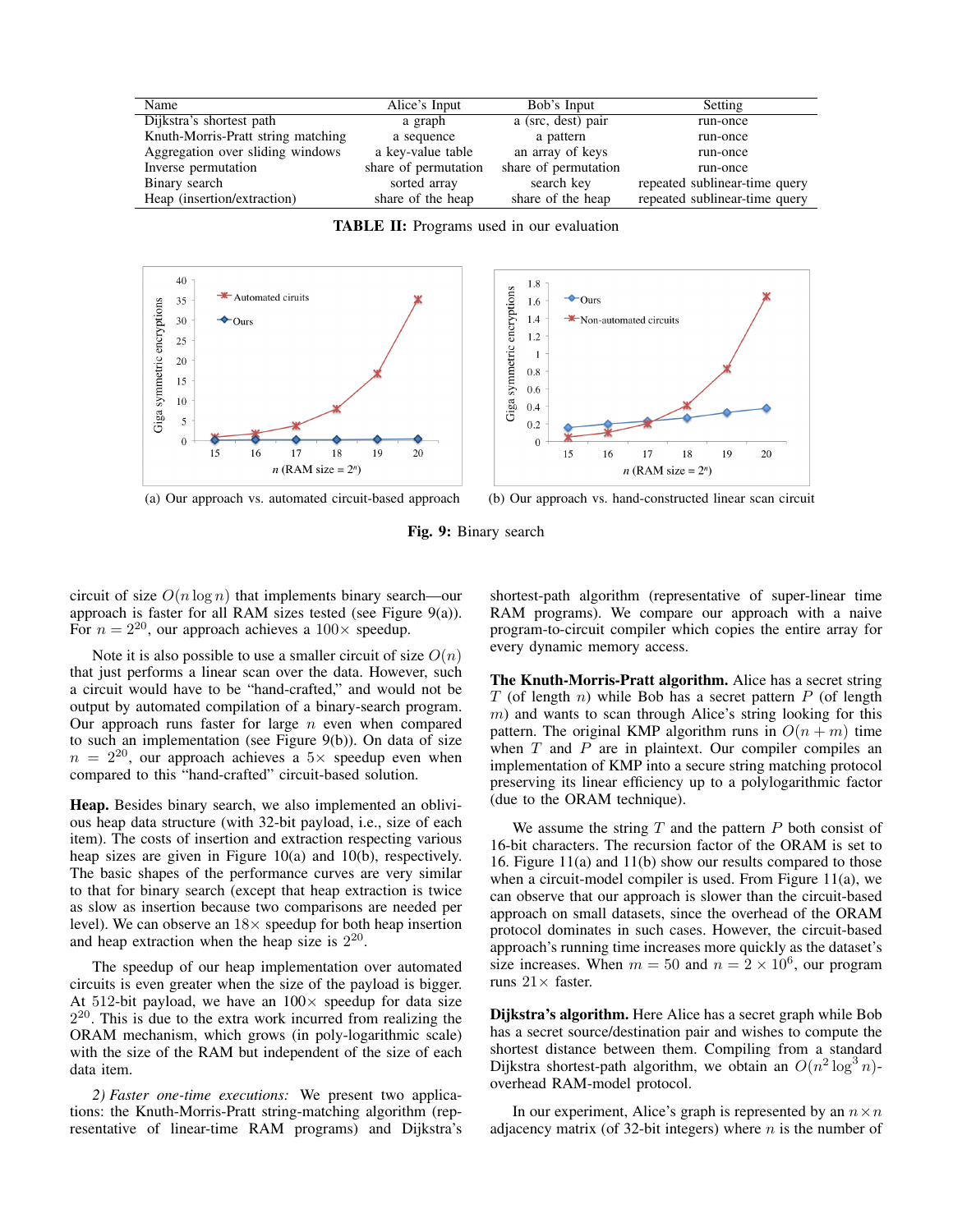

Fig. 11: KMP string matching

vertices in the graph. The distances associated with the edges are denoted by 32-bit integers. We set ORAM recursion factor to 8. The results (Figure  $12(a)$ ) show that our scheme runs faster for all sizes of graphs tested. As the performance of our protocol is barely noticeable in Figure 12(a), the performance gaps between the two protocols for various  $n$  is explicitly plotted in Figure 12(b). Note the shape of the speedup curve is roughly quadratic.

Aggregation over sliding windows. Alice has a key-value table, and Bob has a (size- $n$ ) array of keys. The secure computation task is the following: for every size- $k$  window on the key array, look up  $k$  values corresponding to Bob's  $k$  keys within the window, and output the minimum value. Our compiler outputs a  $O(n \log^3 n)$  protocol to accomplish the task. The optimized protocol performs significantly better, as shown in Figure 13 (we fixed the window size  $k$  to 1000 and set recursion factor to 8, while varying the dataset from 1 to 6 million pairs).

# *C. Comparison with RAM-SC Baselines*

Benefits of instruction-trace obliviousness. The RAM-SC technique of Gordon et al. [10], described in Section II-A, uses a universal next-instruction circuit to hide the program counter and the instructions executed. Each instruction involves ORAM operations for instruction and data fetches, and the next-instruction circuit must effectively execute all possible instructions and use an  $n$ -to-1 multiplexer to select the right outcome. Despite the lack of concrete implementation for their general approach, we show through back-of-the-envelope calculations that our approach should be orders-of-magnitude faster.

Consider the problem of binary search over a 1-million item dataset: in each iteration, there are roughly 10 instructions to run, hence 200 instructions in total to complete the search. To run every instruction, a universal-circuit-based implementation has to execute every possible instruction defined in its instruction set. Even if we conservatively assume a RISCstyle instruction set, we would require over 9 million (nonfree) binary gates to execute just a memory read/write over a 512M bit RAM. Plus, an extra ORAM read is required to obliviously fetch every instruction. Thus, at least a total of 3600 million binary gates are needed, which is more than 20 times slower than our result exploiting instruction trace obliviousness. Furthermore, notice that binary search is merely a case where the program traces are very short (with only logarithmic length). Due to the overwhelming cost of ORAM read/write instructions, we stress that the performance gap will be much greater with respect to programs that have relatively fewer memory read/write instructions (comparing to binary search, 1 out of 10 instructions is a memory read instruction).

Benefits of memory-trace obliviousness. In addition to avoid-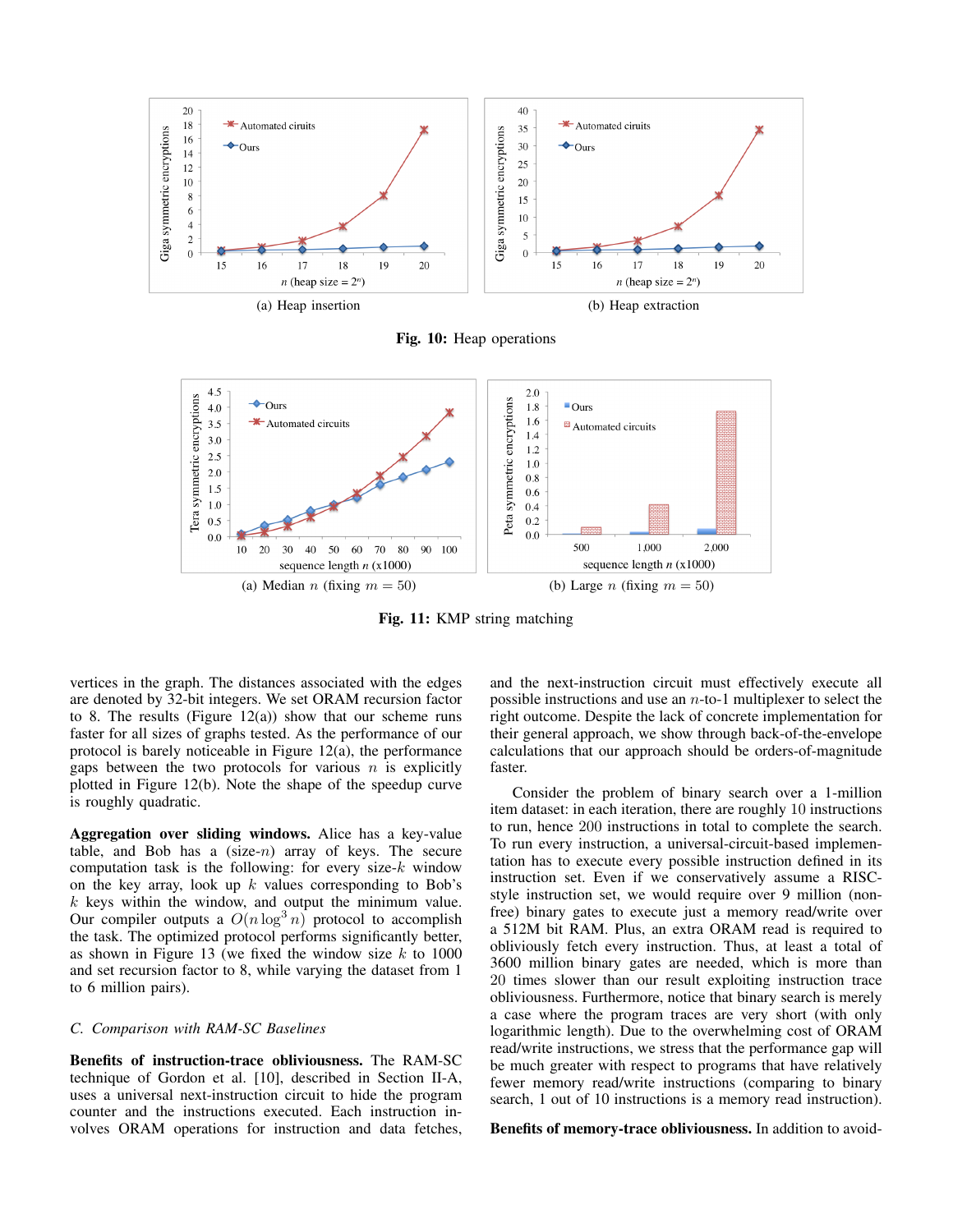

Fig. 12: Dijkstra's shortest-path algorithm



Fig. 13: Aggregation over sliding windows



Fig. 14: Savings by memory-trace obliviousness optimization. In (a), the non-linearity (around 60) of the curve is due to the increase of the ORAM recursion level at that point.

ing the overhead of a next-instruction circuit, SCVM avoids the overhead of storing all arrays in a single, large ORAM. Instead, SCVM can store some arrays as non-oblivious secret shared memory, and others in separate ORAM banks, rather than one large ORAM. Doing so does not compromise security because the type system ensures memory-trace obliviousness. Here we assess the advantages of these optimizations by comparing against SCVM programs compiled without the optimizations enabled. The results for two applications are given in Figure 14.

• Inverse permutation. Consider a permutation of size  $n$ ,

represented by an array a of  $n$  distinct numbers from 1 to  $n$ , i.e., the permutation maps the i-th object to the a[i]-th object. One common computation would be to compute its inverse, e.g., to do an inverse table lookup using secret indices. The inverse permutation (with result stored in array b) can be computed with the loop:

while  $(i < n) \{ b[a[i]] = i; i=i+1; \}$ The memory-trace obliviousness optimization automatically identifies that the array a doesn't need to be put in ORAM though its content should remain secret (because the access pattern to a is entirely public known). This yields 50% savings, which is corroborated by our